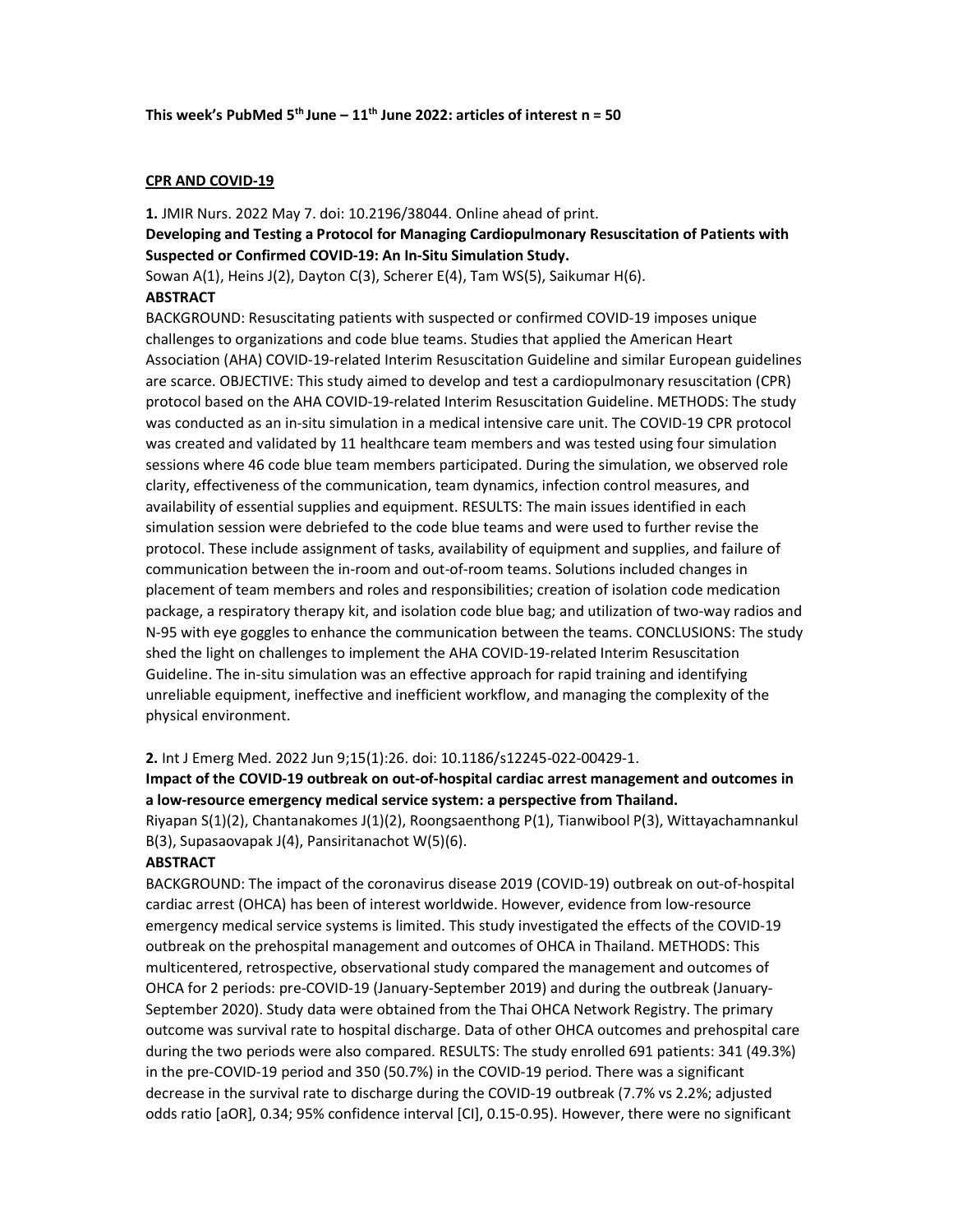differences between the 2 groups in terms of their rates of sustained return of spontaneous circulation (33.0% vs 31.3%; aOR, 1.01; 95% CI, 0.68-1.49) or their survival to intensive care unit/ward admission (27.8% vs 19.8%; aOR, 0.78; 95% CI, 0.49-1.15). The first-responder response interval was significantly longer during the COVID-19 outbreak (median [interquartile range] 5.3 [3.2- 9.3] min vs 10 [6-14] min; P < 0.001). There were also significant decreases in prehospital intubation (66.7% vs 48.2%; P < 0.001) and prehospital drug administration (79.5% vs 70.6%; P = 0.024) during the COVID-19 outbreak. CONCLUSION: There was a significant decrease in the rate of survival to hospital discharge of patients with OHCA during the COVID-19 outbreak in Thailand. Maintaining the first responder response quality and encouraging prehospital advanced airway insertion might improve the survival rate during the COVID-19 outbreak.

# 3. Resusc Plus. 2022 May 30;10:100256. doi: 10.1016/j.resplu.2022.100256. Online ahead of print. Impact of the COVID-19 pandemic on public attitudes to cardiopulmonary resuscitation and publicly accessible defibrillator use in the UK.

Hawkes CA(1), Kander I(1), Contreras A(1), Ji C(1), Brown TP(1), Booth S(1), Niroshan Siriwardena A(2), Fothergill RT(3), Williams J(4), Rees N(5), Stephenson E(6), Perkins GD(1)(7). NO ABSTRACT AVAILABLE

4. Am J Emerg Med. 2022 Jul;57:114-123. doi: 10.1016/j.ajem.2022.04.031. Epub 2022 Apr 27. Clinical update on COVID-19 for the emergency clinician: Cardiac arrest in the out-of-hospital and in-hospital settings.

Brady WJ(1), Chavez S(2), Gottlieb M(3), Liang SY(4), Carius B(5), Koyfman A(6), Long B(7). **ABSTRACT** 

INTRODUCTION: Coronavirus disease of 2019 (COVID-19) has resulted in millions of cases worldwide. As the pandemic has progressed, the understanding of this disease has evolved. Its impact on the health and welfare of the human population is significant; its impact on the delivery of healthcare is also considerable. OBJECTIVE: This article is another paper in a series addressing COVID-19-related updates to emergency clinicians on the management of COVID-19 patients with cardiac arrest. DISCUSSION: COVID-19 has resulted in significant morbidity and mortality worldwide. From a global perspective, as of February 23, 2022, 435 million infections have been noted with 5.9 million deaths (1.4%). Current data suggest an increase in the occurrence of cardiac arrest, both in the outpatient and inpatient settings, with corresponding reductions in most survival metrics. The frequency of outof-hospital lay provider initial care has decreased while non-shockable initial cardiac arrest rhythms have increased. While many interventions, including chest compressions, are aerosol-generating procedures, the risk of contagion to healthcare personnel is low, assuming appropriate personal protective equipment is used; vaccination with boosting provides further protection against contagion for the healthcare personnel involved in cardiac arrest resuscitation. The burden of the COVID-19 pandemic on the delivery of cardiac arrest care is considerable and, despite multiple efforts, has adversely impacted the chain of survival. CONCLUSION: This review provides a focused update of cardiac arrest in the setting of COVID-19 for emergency clinicians.

5. Am J Emerg Med. 2022 Jul;57:222. doi: 10.1016/j.ajem.2022.02.026. Epub 2022 Feb 19. Leg-heel chest compression as an alternative for medical professionals in times of COVID-19. Wong MF(1), Ho MP(2).

NO ABSTRACT AVAILABLE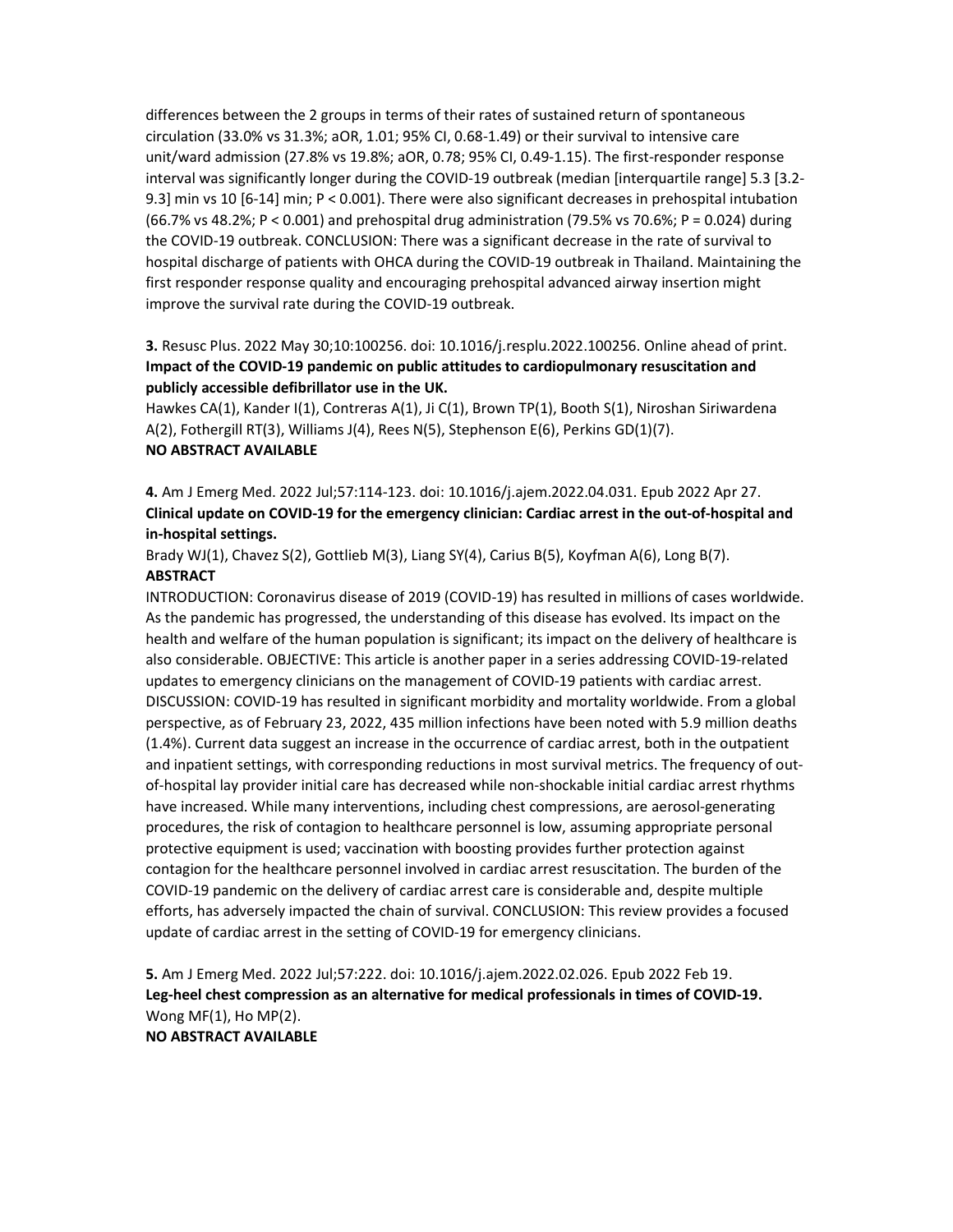### CPR/MECHANICAL CHEST COMPRESSION

No articles identified.

### REGISTRIES, REVIEWS AND EDITORIALS

1. Curr Opin Crit Care. 2022 Jun 1;28(3):262-269. doi: 10.1097/MCC.0000000000000934. Cardiac arrest centres: what, who, when, and where? Ho AFW(1)(2), Yeo JW(3), Ong MEH(1)(4). **ABSTRACT** 

PURPOSE OF REVIEW: Cardiac arrest centres (CACs) may play a key role in providing postresuscitation care, thereby improving outcomes in out-of-hospital cardiac arrest (OHCA). There is no consensus on CAC definitions or the optimal CAC transport strategy despite advances in research. This review provides an updated overview of CACs, highlighting evidence gaps and future research directions. RECENT FINDINGS: CAC definitions vary worldwide but often feature 24/7 percutaneous coronary intervention capability, targeted temperature management, neuroprognostication, intensive care, education, and research within a centralized, high-volume hospital. Significant evidence exists for benefits of CACs related to regionalization. A recent meta-analysis demonstrated clearly improved survival with favourable neurological outcome and survival among patients transported to CACs with conclusions robust to sensitivity analyses. However, scarce data exists regarding 'who', 'when', and 'where' for CAC transport strategies. Evidence for OHCA patients without ST elevation postresuscitation to be transported to CACs remains unclear. Preliminary evidence demonstrated greater benefit from CACs among patients with shockable rhythms. Randomized controlled trials should evaluate specific strategies, such as bypassing nearest hospitals and interhospital transfer. SUMMARY: Real-world study designs evaluating CAC transport strategies are needed. OHCA patients with underlying culprit lesions, such as those with ST-elevation myocardial infarction (STEMI) or initial shockable rhythms, will likely benefit the most from CACs.

2. Curr Opin Crit Care. 2022 Jun 1;28(3):244-249. doi: 10.1097/MCC.0000000000000943.

### Temperature control after cardiac arrest: friend or foe.

Nolan JP(1)(2), Soar J(3).

### **ABSTRACT**

PURPOSE OF REVIEW: Most patients who are successfully resuscitated after cardiac arrest are initially comatose and require mechanical ventilation and other organ support in an ICU. Best practice has been to cool these patients and control their temperature at a constant value in the range of 32-36 oC for at least 24 h. But the certainty of the evidence for this practice is increasingly being challenged. This review will summarize the evidence on key aspects of temperature control in comatose postcardiac arrest patients. RECENT FINDINGS: The Targeted Temperature Management 2 (TTM-2) trial documented no difference in 6-month mortality among comatose postcardiac arrest patients managed at 33 oC vs. targeted normothermia. A systematic review and meta-analysis completed by the Advanced Life Support (ALS) Task Force of the International Liaison Committee on Resuscitation (ILCOR) concluded that temperature control with a target of 32-34 °C did not improve survival or favourable functional outcome after cardiac arrest. Two observational studies have documented an association between predicted moderate hypoxic-ischaemic brain injury and better outcome with temperature control at 33-34 oC compared with 35-36 oC. SUMMARY: We suggest actively preventing fever by targeting a temperature 37.5 oC or less for those patients who remain comatose following return of spontaneous circulation (ROSC) after cardiac arrest.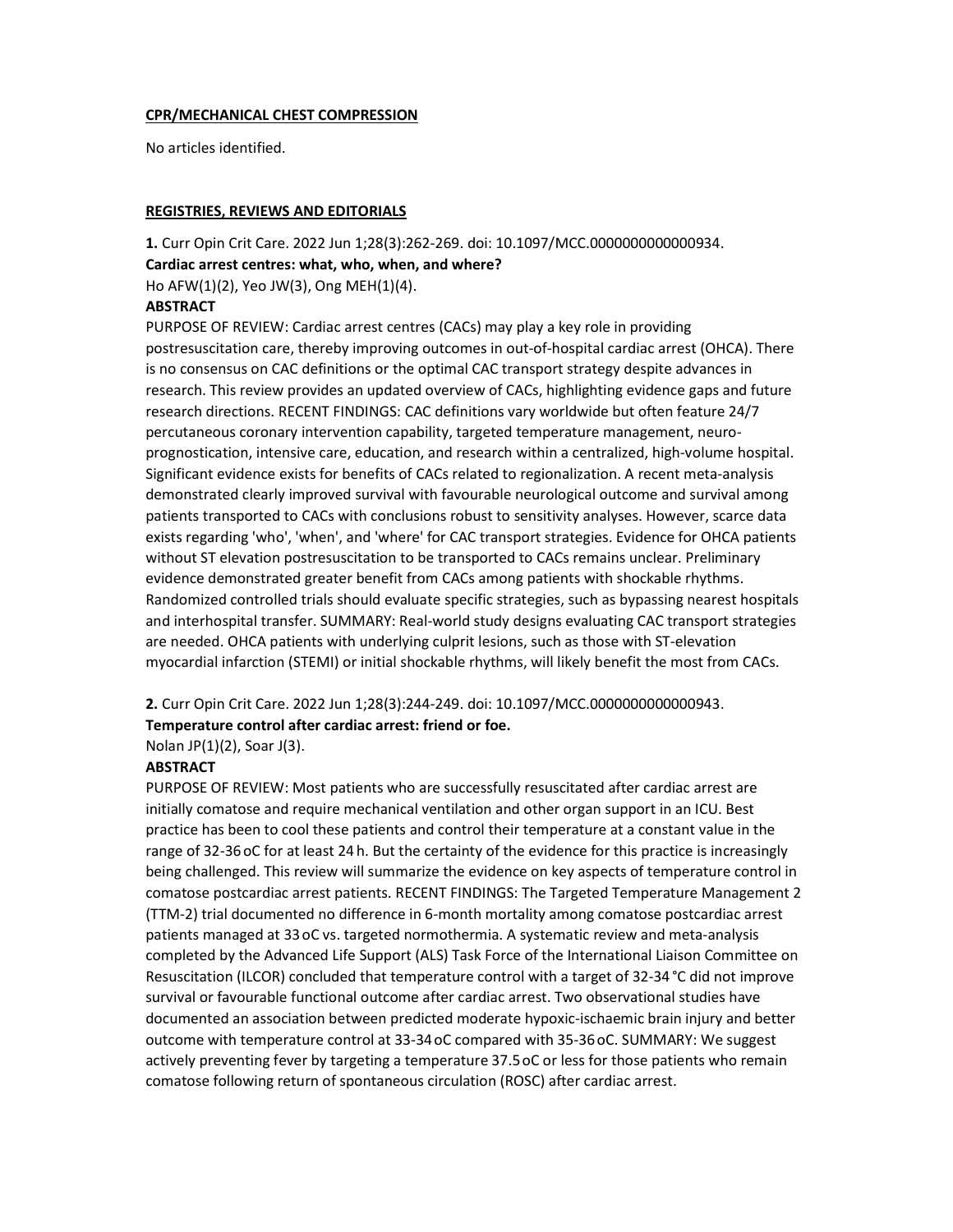# 3. Am J Health Syst Pharm. 2022 Jun 7;79(12):935-943. doi: 10.1093/ajhp/zxac011. Current and investigational therapies for the treatment of refractory ventricular fibrillation. Scaturo N(1), Shomo E(1), Frank M(2)(3).

### **ABSTRACT**

PURPOSE: Esmolol, dual sequential defibrillation, vector change defibrillation, and left stellate ganglion block are presented and reviewed for the treatment of refractory ventricular fibrillation. SUMMARY: Although no formal definition has been established for refractory ventricular fibrillation, the literature describes it as a pulseless ventricular arrhythmia that persists despite 3 standard defibrillation attempts, administration of amiodarone 300 mg intravenously, and provision of three 1-mg intravenous doses of epinephrine. Evolving literature surrounding resuscitation in this particular subset of cardiac arrest challenges the efficacy of traditional therapies, such as epinephrine, and suggests that other treatment modalities may improve outcomes. Case reports, case series, and small retrospective studies have pointed to benefit when utilizing a variety of therapies, namely, esmolol, dual sequential defibrillation, vector change defibrillation, or left stellate ganglion block, in patients with refractory ventricular fibrillation arrest. CONCLUSION: A mounting, although limited, body of evidence suggests that esmolol, dual sequential defibrillation, vector change defibrillation, or left stellate ganglion block may be effective at terminating refractory ventricular fibrillation and improving patient outcomes. Further evidence is required before these therapies can be adopted as standard practice; however, as key members of the code response team, it is imperative for pharmacists to be familiar with the supporting evidence, safety considerations, and logistical challenges of utilizing these treatments during arrest.

4. Am J Cardiol. 2022 May 31:S0002-9149(22)00413-1. doi: 10.1016/j.amjcard.2022.03.055. Online ahead of print.

### Prevalence of Coronary Artery Anomalies in Young and Middle-Aged Sudden Cardiac Death Victims (from a Prospective State-Wide Registry).

Paratz ED(1), van Heusden A(2), Zentner D(3), Morgan N(4), Smith K(5), Ball J(6), Thompson T(7), James P(7), Connell V(8), Pflaumer A(9), Semsarian C(10), Ingles J(11), Stub D(12), Parsons S(13), La Gerche A(14).

#### **ABSTRACT**

Coronary artery anomalies (CAAs) have been previously implicated as a major cause of young sudden cardiac death (SCD), particularly in exercise-related SCD, with a prevalence of up to 33%. A state-wide prospective out-of-hospital cardiac arrest registry identified all patients aged 1 to 50 years who experienced an SCD and underwent autopsy from April 2019 to April 2021. Rates of normal anatomy, normal variants, and CAAs were identified, and circumstances and causes of death for patients with CAAs examined. Of 1,477 patients who experienced cardiac arrest during the study period, 490 underwent autopsy and were confirmed to have experienced SCD. Of these 490 patients, 5 (1%) had a CAA identified, with 3 having anomalies of coronary origin and 2 having anomalies of coronary course. In no cases were the CAA deemed responsible for the SCD. In 2 cases, severe coronary disease and intra-coronary thrombus with histological evidence of acute myocardial infarction were identified. In the third, critical coronary disease was found, the fourth had an unrelated thoracic aortic dissection, and the fifth had cardiomegaly in the setting of illicit drug use. Of 27 patients who experienced their SCD during exercise, only 1 had a CAA identified (the patient with thoracic aortic dissection). In conclusion, in this prospective cohort of consecutive young patients with SCD who underwent autopsy, CAAs occurred in 1% of patients and did not cause any deaths. The role of CAAs in causing young and middle-aged SCD appears to be less significant than previously hypothesized.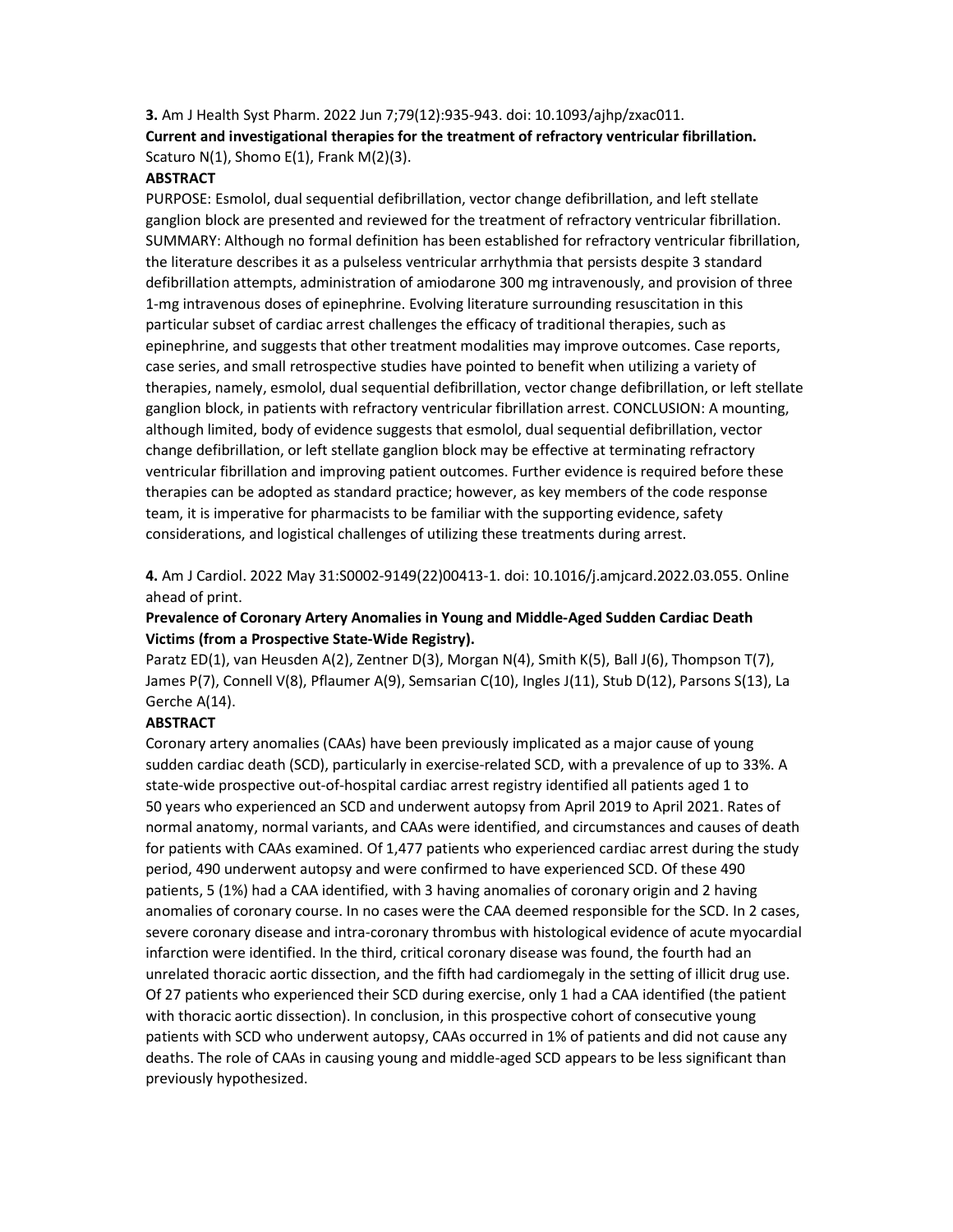# 5. Eur Heart J Acute Cardiovasc Care. 2022 Jun 7;11(4):293-302. doi: 10.1093/ehjacc/zuac028. Does age influence out-of-hospital cardiac arrest incidence and outcomes among women? Insights from the Paris SDEC.

Lavignasse D(1), Lemoine S(2), Karam N(1)(3), Gaye B(1), Bougouin W(1)(4), Beganton F(1), Jabre P(1)(5), Loeb T(6), Agostinucci JM(7), Dumas F(1)(8), Lecarpentier E(9), Jost D(3), Cariou A(1)(10), Marijon  $E(1)(3)$ , Empana JP $(1)$ , Jouven X $(1)(3)$ .

### **ABSTRACT**

AIMS: Age and sex disparities in out-of-hospital cardiac arrest (OHCA) have been described. Reproductive age may have a protected effect on females vs. males, although results are conflicting. We aimed to clarify this using the Paris Sudden Death Expertise Centre (SDEC) registry. METHODS AND RESULTS: The Paris SDEC registry collects OHCAs occurring in the Greater Paris Area. We included all OHCAs of presumed cardiac causes occurring between 2013 and 2018. Patients were divided into age groups: 1-13, 13-50, 50-75, and >75 years. Sex and age disparities in OHCA incidence and outcomes were analysed using multivariable negative binomial and logistic regression models. There were 19 782 OHCAs meeting inclusion criteria: 0.37% aged 1-13 years, 12.4% aged 13- 50 years, 40.4% aged 50-75 years, and 46.9% aged >75 years. Adjusted incidence rate ratios (IRRs) in females vs. males were for the youngest to the older age groups: 1.29 [95% confidence interval (CI) 0.78-2.13], 0.54 [0.49-0.59], 0.60 [0.56-0.64], and 0.75 [0.67-0.84]. At reproductive age, females were more likely than males to have a return of spontaneous circulation [adjusted odds ratio (OR) 1.60 (1.27-2.02)], to be alive at hospital admission [OR: 1.49 (1.18-1.89)]. In both sexes, patients aged 13-50 years were more likely to survive at hospital discharge than those aged 50-75 years [males: OR 1.81 (1.49-2.20), females: 2.24 (1.54-3.25)]. However, at reproductive age, no sex disparity was observed in survival at hospital discharge [OR: 1.16 (0.75-1.80)]. CONCLUSION: Incidence rate ratios were similar between pre- and post-menopausal aged patients. At reproductive age, no sex disparity in survival at hospital discharge was observed, suggesting that menopausal status may not influence OHCA occurrence and prognosis.

## IN-HOSPITAL CARDIAC ARREST

1. Resuscitation. 2022 Jun 4:S0300-9572(22)00171-X. doi: 10.1016/j.resuscitation.2022.06.001. Online ahead of print.

### Association of Pulmonary Hypertension with Survival and Neurologic Outcomes in Adults with In-Hospital Cardiac Arrest.

Patel JK(1), Ramkishun CA(2), Haw A(2), Mehta K(2), Hou W(2), Parikh PB(2).

# **ABSTRACT**

BACKGROUND: Pulmonary hypertension (PH) has been associated with poor survival in multiple cardiopulmonary conditions, however its association with outcomes in cardiac arrest remains unknown. We aimed to evaluate the association of PH with survival and neurologic outcomes in adults with in-hospital cardiac arrest (IHCA). METHODS: The study population included adults with IHCA undergoing resuscitation at an academic tertiary medical center from 2011-2019. Patients were classified based upon the presence versus absence of PH, defined as a pulmonary artery systolic pressure > 35mmHg on pre-arrest echocardiogram. Survival to discharge and favorable neurological outcome (defined as a Glasgow Outcome Score of 4-5) served as the primary and secondary outcomes of interest respectively. RESULTS: Of the 371 patients studied, 203 (54.7%) had PH while 168 (45.3%) did not. Patients with PH had higher Charlson Comorbidity Score with higher rates of multiple baseline comorbidities. They also had worse multi-chamber enlargement, left ventricular diastolic dysfunction, right ventricular systolic dysfunction, and valvular heart disease compared to non-PH patients. Rates of survival to discharge (11.5% vs 10.9%, p=0.881) and favorable neurologic outcome (8.0% vs 6.2%, p=0.550) were similar in PH and non-PH patients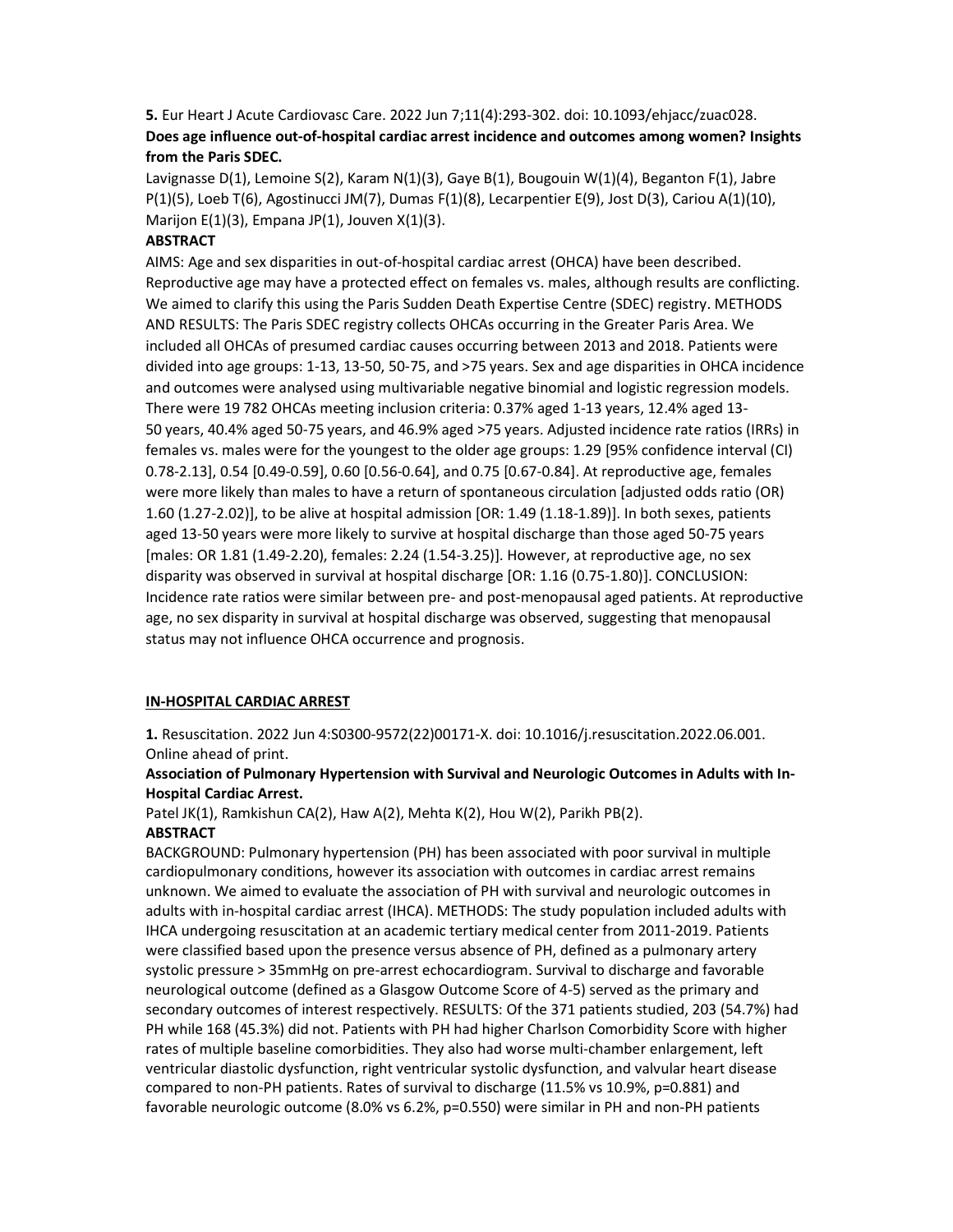respectively. In multivariable analysis, PH was not associated with survival to discharge (OR 1.23, 95%CI 0.57-2.65) or favorable neurologic outcome (OR 1.69, 95%CI 0.64 - 4.45). CONCLUSIONS: In this contemporary registry of adults with IHCA, while PH was associated with a higher risk patient profile, it was not associated with survival or neurologic outcomes in this population.

# 2. Crit Care Med. 2022 Jun 10. doi: 10.1097/CCM.0000000000005593. Online ahead of print. Right-to-Left Shunts Occur During Cardiopulmonary Resuscitation: Echocardiographic Observations.

Jung WJ(1), Cha KC(1), Roh YI(1), Bae KS(1), Kwon TH(1), Han JH(2), Hwang SO(1). **ABSTRACT** 

OBJECTIVES: A significant proportion of the population has a patent foramen ovale (PFO). The intracardiac pressure during cardiopulmonary resuscitation (CPR) may differ from that of normal circulation, which may result in a right-to-left shunt in the presence of a PFO. In this study, transesophageal echocardiography (TEE) was conducted to evaluate whether CPR carried out in patients after cardiac arrest causes right-to-left shunt. DESIGN: A retrospective observational study. SETTING: One academic medical center from January 2017 to April 2020. PATIENTS: Patients older than 20 years who suffered from nontraumatic out-of-hospital cardiac arrest (OHCA) and underwent intra-arrest TEE. MEASUREMENT AND MAIN RESULTS: Patients who had microbubbles resulting from fluid injection in the right atrium, as indicated on TEE imaging, were included in the analysis. The presence of right-to-left shunt was defined as the appearance of microbubbles in the systemic circulation, including the left atrium, left ventricle, or aorta. A total of 97 patients were included in the final analysis. A right-to-left shunt was observed in 21 patients (21.6%), and no shunt was found in 76 patients (78.4%). The degree of the right-to-left shunt, determined by the number of microbubbles, was mild in 11 patients (52.4%), moderate in eight (38.0%), and severe in two (9.6%). Multivariate analysis showed that no factors were associated with the presence of right-to-left shunt during CPR. CONCLUSIONS: Right-to-left shunts can be appreciated during CPR in patients who experience OHCA. Further studies are needed to verify its clinical significance.

### INJURIES AND CPR

No articles identified.

### CAUSE OF THE ARREST

1. Medicine (Baltimore). 2022 Jun 3;101(22):e29161. doi: 10.1097/MD.0000000000029161. Risk of hypertension and treatment on out-of-hospital cardiac arrest incidence: A case-control study.

Kim J(1)(2), Cho SI(2)(3), Park JH(1), Song J(1), Ahn S(1), Cho H(1), Moon S(1). **ABSTRACT** 

Hypertension (HTN) is a high risk factor for major cardiovascular adverse events. This study aimed to investigate the effect of HTN risk on out-of-hospital cardiac arrest (OHCA) incidence and determine whether the effect of HTN on OHCA incidence differs according to antihypertensive medication. This case-control study used the Korean Cardiac Arrest Resuscitation Consortium and Korean Community Health Survey (CHS). Cases were defined as emergency medical service-treated adult OHCA patients presumed to have a cardiac etiology from 2015 to 2017. Patients without information on HTN diagnosis were excluded from the study. The Korean CHS database's controls were matched at a 1:2 ratio with strata, including age, gender, and county of residence. Multivariable conditional logistic regression analysis was conducted to estimate HTN risk and antihypertensive treatment on OHCA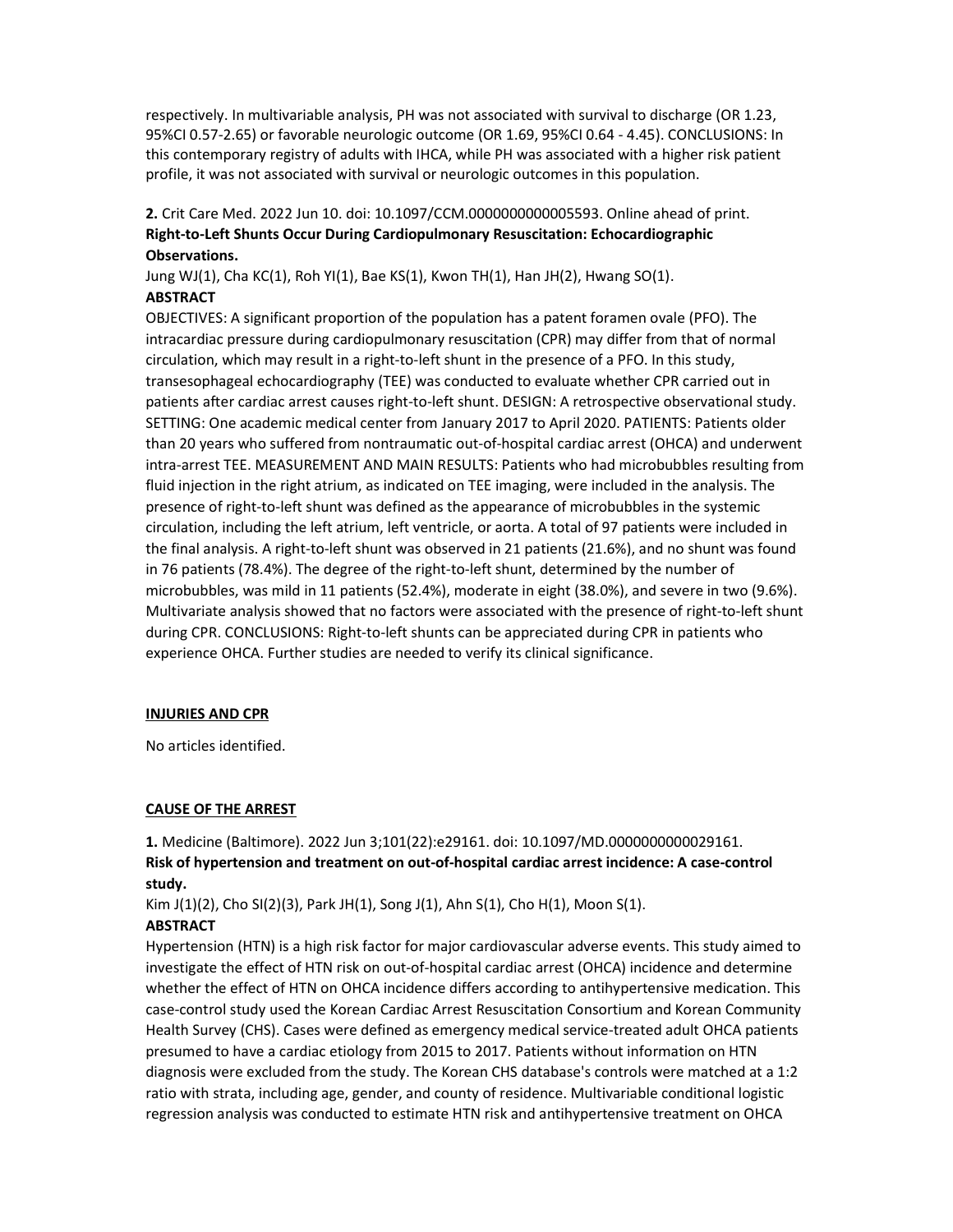incidence,A total of 2633 OHCA patients and 5266 community-based controls were enrolled in this study. Among them, 1176 (44.7%) patients and 2049 (38.9%) controls were diagnosed with HTN. HTN was associated with an increased risk of OHCA (adjusted odds ratio [AOR]: 1.19 [1.07-1.32]). On comparing HTN with or without the antihypertensive treatment group with the non-HTN-diagnosed group (as a reference), the HTN without treatment group had the highest AOR (95% confidence interval) (3.41 [2.74-4.24]). The AOR in the HTN treatment group was reduced to that in the non-HTN-diagnosed group (0.96 [0.86-1.08]).HTN increased OHCA risk, and the HTN without treatment group had the highest OHCA risk. Conversely, OHCA risk decreased to the non-HTN-diagnosed group level with HTN treatment.

2. Int J Cardiol Heart Vasc. 2022 May 26;41:101059. doi: 10.1016/j.ijcha.2022.101059. eCollection 2022 Aug.

## Outcome after out-of-hospital cardiac arrest in patients with ischaemic and non-ischaemic heart disease: A Danish tertiary-center cohort study.

Guldfeldt MB(1)(2), Frederiksen TC(1)(2), Broendberg AK(1)(2), Christiansen MK(1)(2), Jensen  $HK(1)(2)$ .

### ABSTRACT

BACKGROUND: Mortality following out-of-hospital cardiac arrest (OHCA) is high, and studies on return to work show varying results. It remains uncertain whether mortality and return to work differs between patients with ischaemic heart disease (IHD) and non-ischaemic heart disease (non-IHD). AIM: To investigate all-cause mortality, cardiac death, and return to work among patients admitted after OHCA with IHD and non-IHD. METHODS: We included 234 consecutive patients admitted to Aarhus University Hospital with OHCA, who were not declared dead in the prehospital setting or upon arrival. Patients were divided into an IHD and a non-IHD group based on history of myocardial infarction, percutaneous coronary intervention, coronary artery bypass graft surgery, or signs of obstructive IHD on the admission coronary angiography. Outcome in terms of all-cause mortality, cardiac death, and return to work was evaluated. RESULTS: All-cause mortality after one month, one year, and five years was 41.9%, 49.1%, and 54.3%. There was no difference in all-cause mortality or cardiac death between IHD and non-IHD patients (all-cause mortality: adjusted HR 0.78, 95% CI, 0.53-1.14; P = 0.19) and cardiac death: adjusted HR 0.93, 95% CI, 0.60-1.43; P = 0.73). Among patients working prior to OHCA the cumulative incidence of patients returning to work was 62.3% after five years with no statistically significant difference between groups. CONCLUSION: A favourable outcome was observed in patients admitted after OHCA with a non-significant trend toward a higher mortality in non-IHD patients, possibly indicating that IHD is a favourable cause of cardiac arrest.

### END-TIDAL CO<sub>2</sub>

No articles identified.

#### ORGAN DONATION

1. Ann Intensive Care. 2022 Jun 6;12(1):48. doi: 10.1186/s13613-022-01023-7. Organ donation after out-of-hospital cardiac arrest: a population-based study of data from the Paris Sudden Death Expertise Center.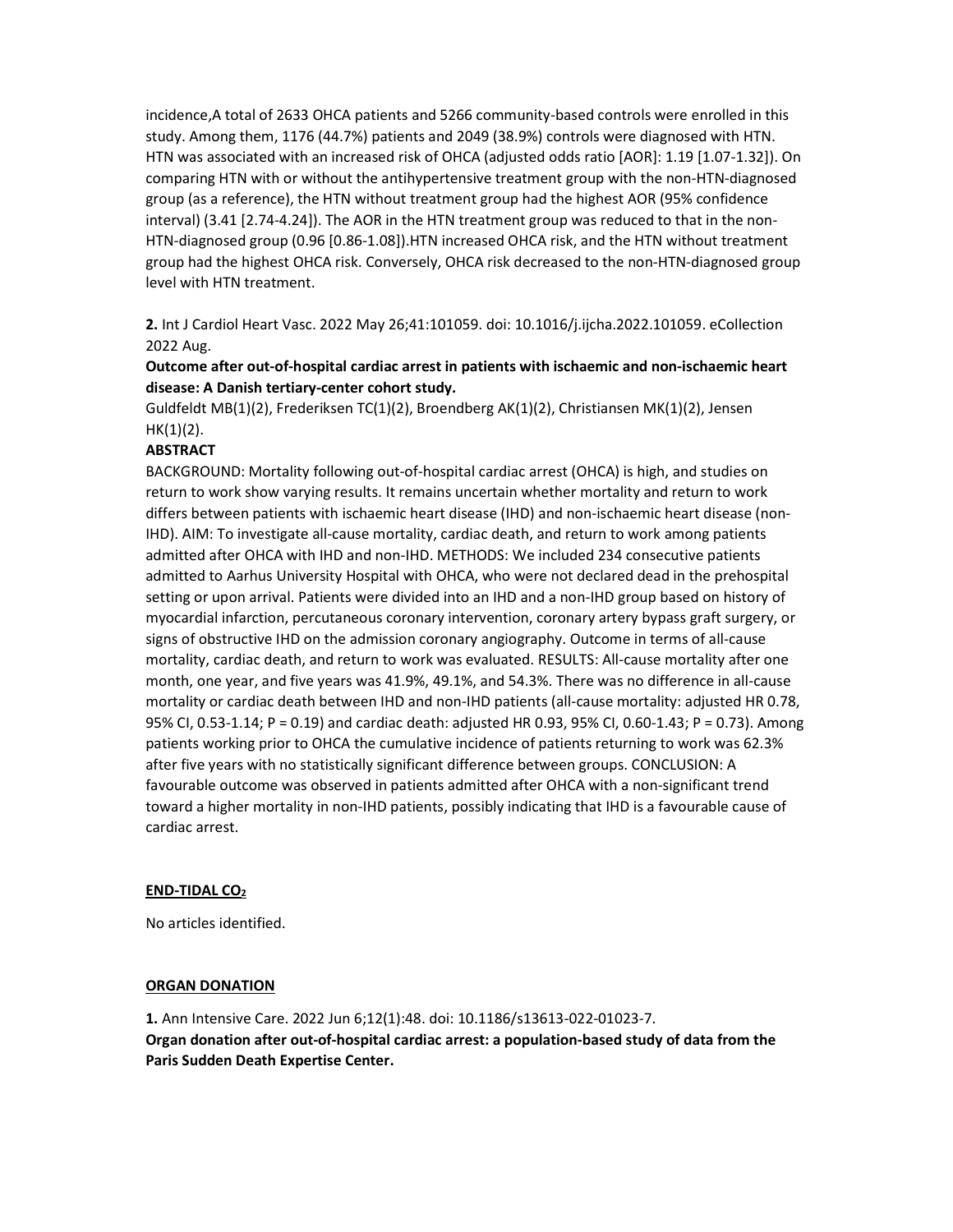Renaudier M(1)(2), Binois Y(1)(2), Dumas F(1)(2)(3)(4), Lamhaut L(1)(2)(4)(5), Beganton F(1)(2), Jost D(1)(2)(6), Charpentier J(7), Lesieur O(4)(8), Marijon E(1)(2)(4)(9), Jouven X(1)(2)(4)(9), Cariou A(10)(11)(12)(13), Bougouin W(1)(2)(14); Paris Sudden Death Expertise Center group.

# **ABSTRACT**

BACKGROUND: Organ shortage is a major public health issue, and patients who die after out-ofhospital cardiac arrest (OHCA) could be a valuable source of organs. Here, our objective was to identify factors associated with organ donation after brain death complicating OHCA, in unselected patients entered into a comprehensive real-life registry covering a well-defined geographic area. METHODS: We prospectively analyzed consecutive adults with OHCA who were successfully resuscitated, but died in intensive care units in the Paris region in 2011-2018. The primary outcome was organ donation after brain death. Independent risk factors were identified using logistic regression analysis. One-year graft survival was assessed using Cox and log-rank tests. RESULTS: Of the 3061 included patients, 136 (4.4%) became organ donors after brain death, i.e., 28% of the patients with brain death. An interaction between admission pH and post-resuscitation shock was identified. By multivariate analysis, in patients with post-resuscitation shock, factors associated with organ donation were neurological cause of OHCA (odds ratio [OR], 14.5 [7.6-27.4], P < 0.001), higher pH (OR/0.1 increase, 1.3 [1.1-1.6], P < 0.001); older age was negatively associated with donation (OR/10-year increase, 0.7 [0.6-0.8], P < 0.001). In patients without post-resuscitation shock, the factor associated with donation was neurological cause of OHCA (OR, 6.9 [3.0-15.9], P < 0.001); higher pH (OR/0.1 increase, 0.8 [0.7-1.0], P = 0.04) and OHCA at home (OR, 0.4 [0.2-0.7], P = 0.006) were negatively associated with organ donation. One-year graft survival did not differ according to Utstein characteristics of the donor. CONCLUSIONS: 4% of patients who died in ICU after OHCA led to organ donation. Patients with OHCA constitute a valuable source of donated organs, and special attention should be paid to young patients with OHCA of neurological cause.

### **FEEDBACK**

No articles identified.

### DRUGS

1. PLoS One. 2022 Jun 8;17(6):e0267016. doi: 10.1371/journal.pone.0267016. eCollection 2022. Acetylsalicylic acid use is associated with reduced risk of out-of-hospital cardiac arrest in the general population: Real-world data from a population-based study.

Eroglu TE(1)(2)(3), Blom MT(1), Souverein PC(2), Yasmina A(4), de Boer A(2), Tan HL(1)(5); ESCAPE-NET investigators.

### **ABSTRACT**

AIM: Activated blood platelet products facilitate myocardial intracellular Ca2+ overload, thereby provoking afterdepolarizations and increasing susceptibility of ischemic myocardium to ventricular fibrillation (VF). These effects are counteracted in vitro by acetylsalicylic acid (ASA), but no prior study investigated whether ASA is associated with decreased out-of-hospital cardiac arrest (OHCA) risk on a population level. Therefore, we studied whether ASA and other antiplatelet drugs (carbasalate calcium, clopidogrel) are associated with decreased risk of OHCA. METHODS: We conducted a population-based case-control study among individuals (772 OHCA-cases with documented VT/VF, 2444 non-OHCA-controls) who had used antiplatelet drugs in the year before index-date (OHCA-date), and studied the association between current antiplatelet drug use and OHCA-risk with multivariable logistic regression analysis. RESULTS: ASA use was associated with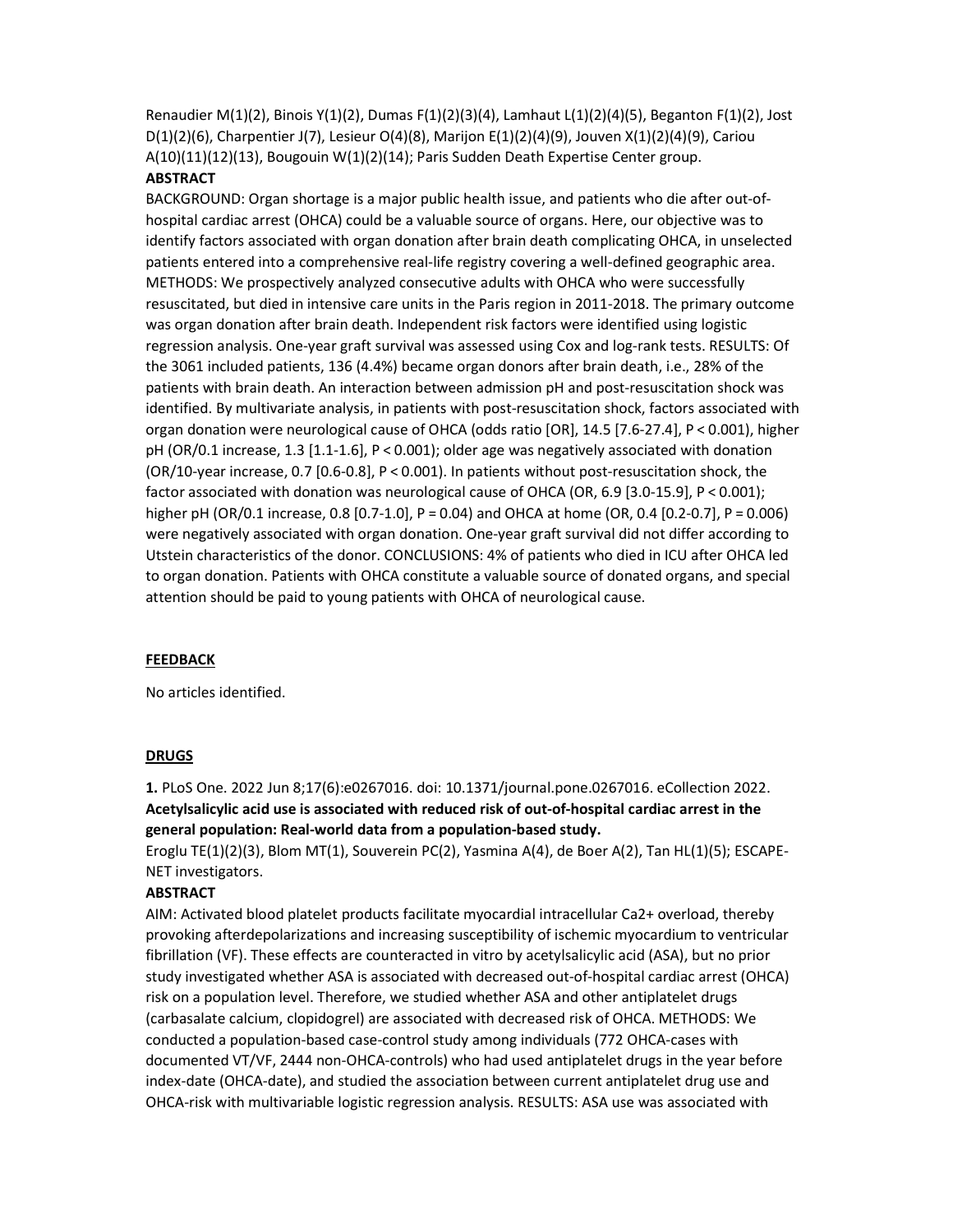reduced OHCA-risk (adjusted odds ratio (ORadj) 0.6 [0.5-0.8]), and more so in women (ORadj 0.3 [0.2-0.6]) than in men (ORadj 0.7 [0.5-0.95], Pinteraction 0.021). Carbasalate calcium was associated with decreased OHCA-risk in women (ORadj 0.5 [0.3-0.9]), but not in men (ORadj 1.3 [0.96-1.7], Pinteraction 0.005). Clopidogrel was not associated with reduction in OHCA-risk. Risk reduction associated with ASA in patients with OHCA was similar in the presence of acute myocardial infarction (AMI) (ORadj 0.6 [0.4-0.9]) and in the absence of AMI (ORadj 0.7 [0.4-1.2]). CONCLUSION: ASA use was associated with reduced OHCA-risk in both sexes, and more so in women, while carbasalate calcium only protected women. Clopidogrel was not associated with reduced OHCA-risk.

## **TRAUMA**

No articles identified.

### VENTILATION

1. PLoS One. 2022 Jun 6;17(6):e0269599. doi: 10.1371/journal.pone.0269599. eCollection 2022. Association of prehospital airway management technique with survival outcomes of out-ofhospital cardiac arrest patients.

Jung E(1), Ro YS(2), Ryu HH(1)(3), Shin SD(2).

### **ABSTRACT**

INTRODUCTION: Despite numerous studies on airway management in out-of-hospital cardiac arrest (OHCA) patients, the choice of prehospital airway management technique remains controversial. Our study aimed to investigate the association between prehospital advanced airway management and survival outcomes according to a transport time interval (TTI) using nationwide OHCA registry database in Korea. METHODS: The inclusion criteria were patients with OHCA aged over 18 years old with a presumed cardiac etiology between January 2015 and December 2018. The primary outcome was survival to hospital discharge. The main exposure was the prehospital airway management technique performed by the emergency medical technicians (EMTs), classified as bag-valve mask (BVM), supraglottic airway (SGA), or endotracheal intubation (ETI).We performed multivariable logistic regression analysis and interaction analysis between the type of airway management and TTI for adjusted odds ratios (aORs) and 95% confidence intervals (CIs). RESULTS: Of a total of 70,530 eligible OHCA patients, 26,547 (37.6%), 38,391 (54.4%), and 5,592 (7.9%) were managed with BVM, SGA, ETI, respectively. Patients in the SGA and ETI groups had a higher odds of survival to discharge than BVM groups (aOR, 1.11 (1.05-1.16) and 1.13 (1.05-1.23)). And the rates of survival to discharge with SGA and ETI were significantly higher in groups with TTI more than 8 minutes (1.17 (1.08-1.27) and 1.38 (1.20-1.59)). CONCLUSION: The survival to discharge was significantly higher among patients who received ETI and SGA than in those who received BVM. The transport time interval influenced the effect of prehospital airway management on the clinical outcomes after OHCA.

### CERERBRAL MONITORING

1. Resusc Plus. 2022 Jun 2;10:100258. doi: 10.1016/j.resplu.2022.100258. eCollection 2022 Jun. Biomarkers of brain injury after cardiac arrest; a statistical analysis plan from the TTM2 trial biobank investigators.

Moseby-Knappe M(1), Levin H(2), Blennow K(3)(4), Ullén S(5), Zetterberg H(3)(4)(6)(7)(8), Lilja G(1), Dankiewicz J(9), Jakobsen JC(10)(11), Lagebrant A(1), Friberg H(12), Nichol A(13)(14)(15), Ainschough K(13), Eastwood GM(16)(17), Wise MP(18), Thomas M(19), Keeble T(20)(21), Cariou A(22), Leithner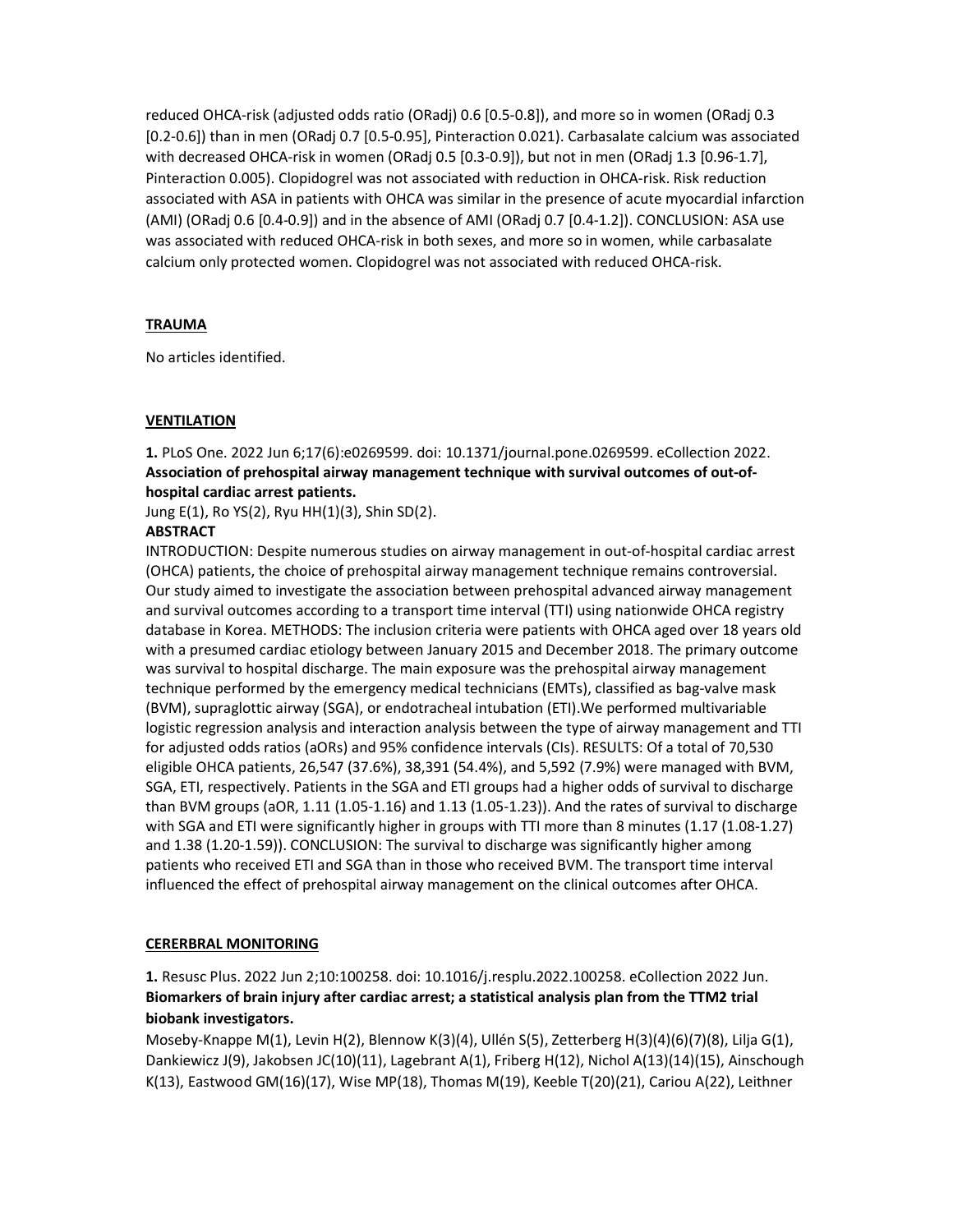C(23), Rylander C(24), Düring J(12), Bělohlávek J(25), Grejs A(26)(27), Borgquist O(28), Undén J(29), Simon M(30), Rolny V(31), Piehler A(31), Cronberg T(1), Nielsen N(32).

#### **ABSTRACT**

BACKGROUND: Several biochemical markers in blood correlate with the magnitude of brain injury and may be used to predict neurological outcome after cardiac arrest. We present a protocol for the evaluation of prognostic accuracy of brain injury markers after cardiac arrest. The aim is to define the best predictive marker and to establish clinically useful cut-off levels for routine implementation. METHODS: Prospective international multicenter trial within the Targeted Hypothermia versus Targeted Normothermia after Out-of-Hospital Cardiac Arrest (TTM2) trial in collaboration with Roche Diagnostics International AG. Samples were collected 0, 24, 48, and 72 hours after randomisation (serum) and 0 and 48 hours after randomisation (plasma), and pre-analytically processed at each site before storage in a central biobank. Routine markers neuron-specific enolase (NSE) and S100B, and neurofilament light, total-tau and glial fibrillary acidic protein will be batch analysed using novel Elecsys® electrochemiluminescence immunoassays on a Cobas e601 instrument. RESULTS: Statistical analysis will be reported according to the Standards for Reporting Diagnostic accuracy studies (STARD) and will include comparisons for prediction of good versus poor functional outcome at six months post-arrest, by modified Rankin Scale (0-3 vs. 4-6), using logistic regression models and receiver operating characteristics curves, evaluation of mortality at six months according to biomarker levels and establishment of cut-off values for prediction of poor neurological outcome at 95-100% specificities. CONCLUSIONS: This prospective trial may establish a standard methodology and clinically appropriate cut-off levels for the optimal biomarker of brain injury which predicts poor neurological outcome after cardiac arrest.

2. Emerg Med J. 2022 Jun 6:emermed-2020-210864. doi: 10.1136/emermed-2020-210864. Online ahead of print.

# Prehospital ABC (Age, Bystander and Cardiogram) scoring system to predict neurological outcomes of cardiopulmonary arrest on arrival: post hoc analysis of a multicentre prospective observational study.

Uehara K(1), Tagami T(2), Hyodo H(3), Ohara T(3), Sakurai A(4), Kitamura N(5), Nakada TA(6), Takeda M(7), Yokota H(8), Yasutake M(3).

#### ABSTRACT

BACKGROUND: There is currently limited evidence to guide prehospital identification of patients with cardiopulmonary arrest on arrival (CPAOA) to hospital who have potentially favourable neurological function. This study aimed to develop a simple scoring system that can be determined at the contact point with emergency medical services to predict neurological outcomes. METHODS: We analysed data from patients with CPAOA using a regional Japanese database (SOS-KANTO), from January 2012 to March 2013. Patients were randomly assigned into derivation and validation cohorts. Favourable neurological outcomes were defined as cerebral performance category 1 or 2. We developed a new scoring system using logistic regression analysis with the following predictors: age, no-flow time, initial cardiac rhythm and arrest place. The model was internally validated by assessing discrimination and calibration. RESULTS: Among 4907 patients in the derivation cohort and 4908 patients in the validation cohort, the probabilities of favourable outcome were 0.9% and 0.8%, respectively. In the derivation cohort, age ≤70 years (OR 5.11; 95% CI 2.35 to 11.14), no-flow time ≤5 min (OR 4.06; 95% CI 2.06 to 8.01) and ventricular tachycardia or fibrillation as initial cardiac rhythm (OR 6.66; 95% CI 3.45 to 12.88) were identified as predictors of favourable outcome. The ABC score consisting of Age, information from Bystander and Cardiogram was created. The areas under the receiver operating characteristic curves of this score were 0.863 in the derivation and 0.885 in the validation cohorts. Positive likelihood ratios were 6.15 and 6.39 in patients with scores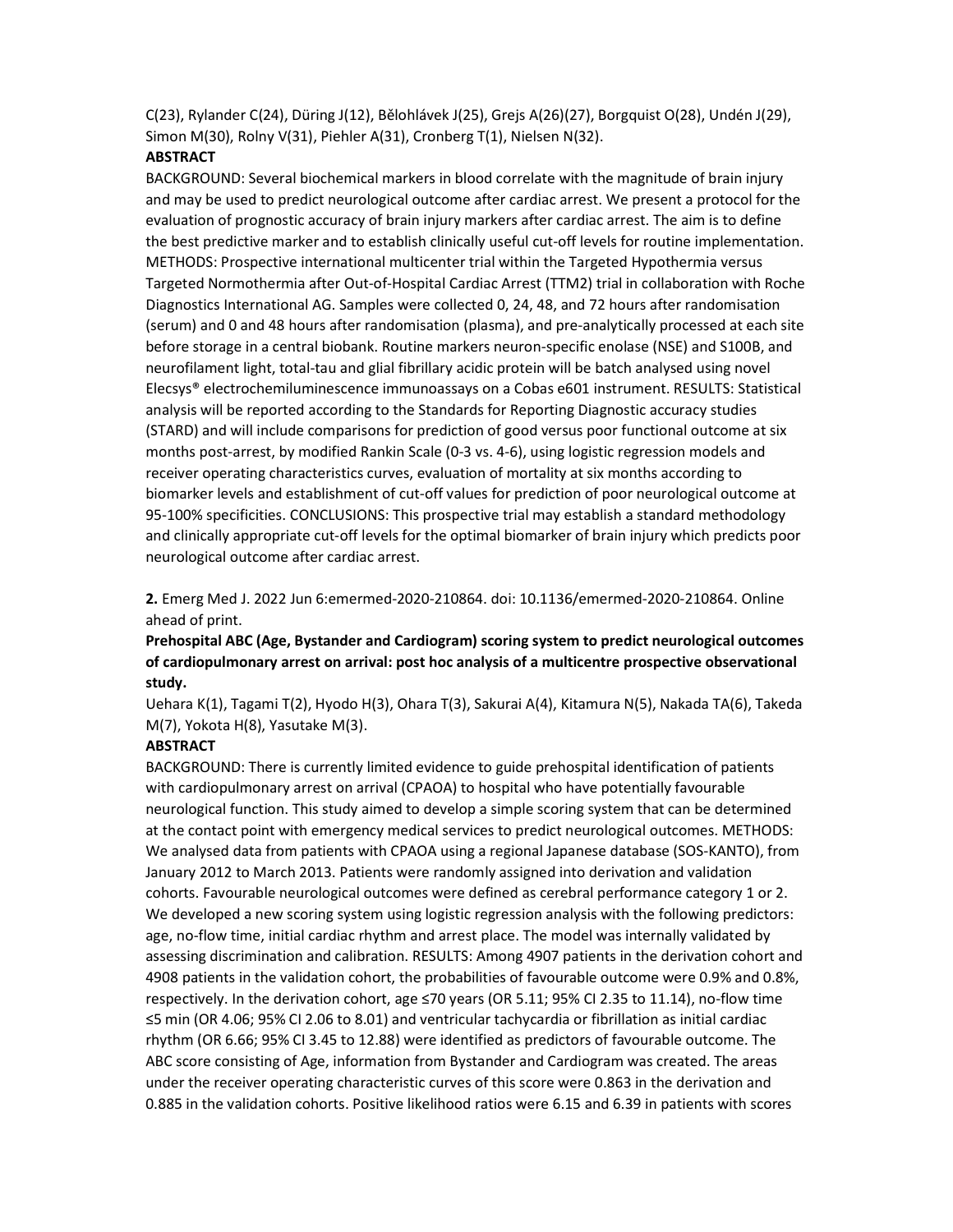>2 points and were 11.06 and 17.75 in those with 3 points. CONCLUSION: The ABC score showed good accuracy for predicting favourable neurological outcomes in patients with CPAOA. This simple scoring system could potentially be used to select patients for extracorporeal cardiopulmonary resuscitation and minimise low-flow time.

#### ULTRASOUND AND CPR

No articles identified.

#### ORGANISATION AND TRAINING

1. Ther Hypothermia Temp Manag. 2022 Jun;12(2):61-67. doi: 10.1089/ther.2021.0003. Epub 2021 May 11.

### Gaps in the Provision of Cognitive and Psychological Resources in Cardiac Arrest Survivors with Good Neurologic Recovery.

Presciutti A(1)(2), Newman MM(3), Sawyer KN(4), Agarwal S(5), Perman SM(2).

### **ABSTRACT**

We aimed to elucidate gaps in the provision of cognitive and psychological resources in cardiac arrest survivors. We conducted an online survey study between October 29, 2019, and November 15, 2019 with cardiac arrest survivors and caregiver members of the Sudden Cardiac Arrest Foundation. We queried survivors as to whether they experienced cognitive or psychological symptoms since their cardiac arrest. Next, we queried both survivors and caregivers on the provision of resources through three metrics: (1) discussions with providers about potential cognitive or psychological symptoms, (2) neurologist or psychologist appointments scheduled by providers, and (3) mental health referrals by providers. We then ran Chi-square goodness-of-fit tests to compare the proportion of survivors and caregivers who reported resource provision (observed values) to the proportion of survivors who reported experiencing cognitive and psychological symptoms, respectively (expected values). We included responses from 167 survivors and 52 caregivers. A total of 73.1% (n = 122) survivors reported experiencing cognitive symptoms and 67.1% (n = 112) psychological symptoms since their cardiac arrest. When compared to these two proportions, provision of resources was significantly lower in all three metrics: (1) fewer discussions with providers about potential for developing cognitive symptoms (31%) and psychological symptoms (26.3%), (2) fewer neurologist appointments scheduled (8.4%) and psychologist appointments scheduled (4.8%), and (3) fewer referrals to mental health (6%). Informal caregivers also reported significantly lower provision of resources in all three metrics, with the exception of discussions about developing cognitive symptoms. Our results suggest that there are discrepancies in the provision of cognitive and psychological resources in cardiac arrest survivors with good neurologic recovery. Systematic referral processes may be needed to standardize resource provision to consistently meet the pervasive cognitive and psychological needs of cardiac arrest survivors.

### 2. J Clin Med. 2022 Jun 2;11(11):3163. doi: 10.3390/jcm11113163.

## The Impact of Withdrawn vs. Agitated Relatives during Resuscitation on Team Workload: A Single-Center Randomised Simulation-Based Study.

Sellmann T(1)(2), Oendorf A(3)(4), Wetzchewald D(3), Schwager H(3), Thal SC(2)(5), Marsch S(6). **ABSTRACT** 

BACKGROUND: Guidelines recommend that relatives be present during cardiopulmonary resuscitation (CPR). This randomised trial investigated the effects of two different behaviour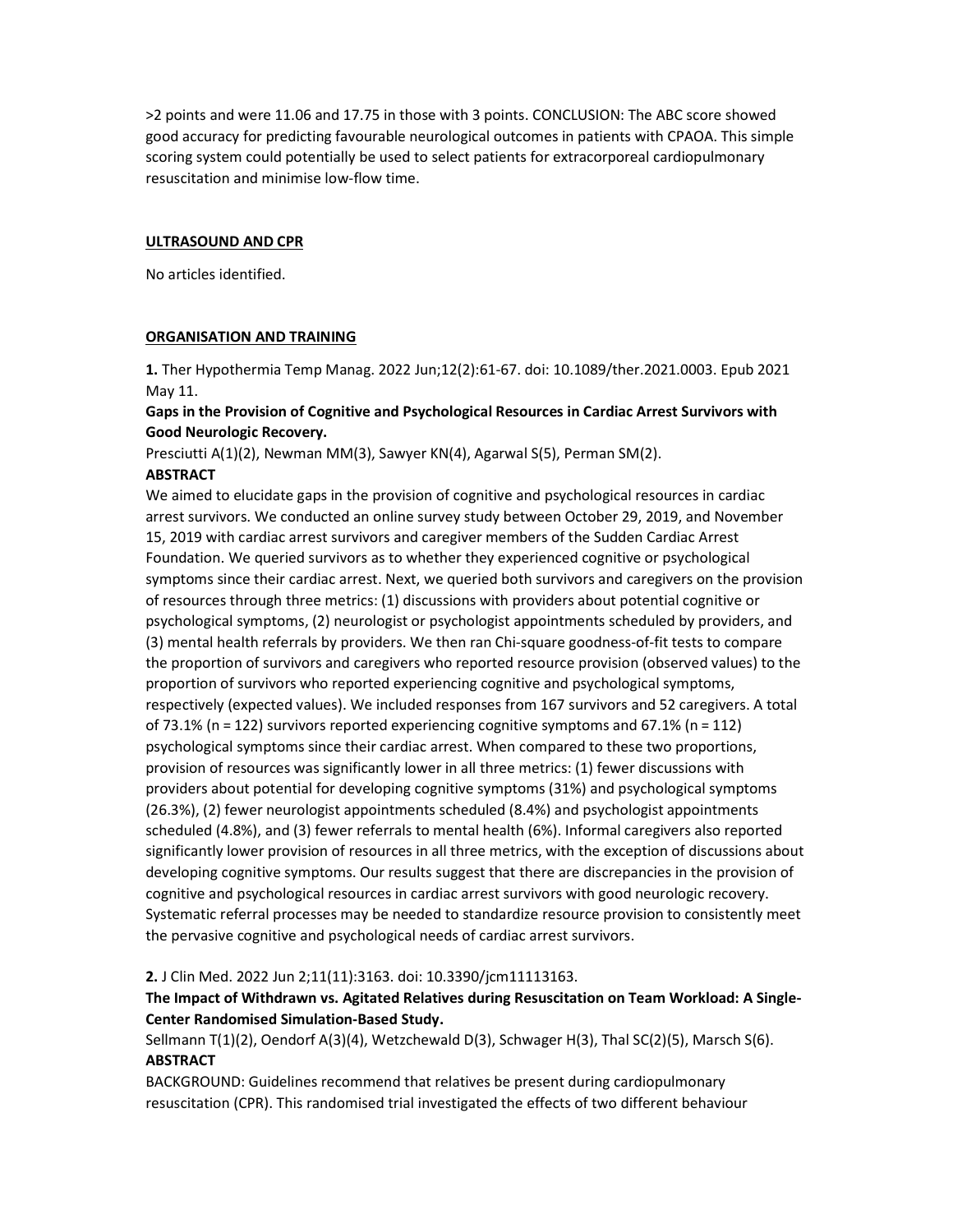patterns of relatives on rescuers' perceived stress and quality of CPR. MATERIAL AND METHODS: Teams of three to four physicians were randomised to perform CPR in the presence of no relatives (control group), a withdrawn relative, or an agitated relative, played by actors according to a scripted role, and to three different models of leadership (randomly determined by the team or tutor or left open). The scenarios were video-recorded. Hands-on time was primary, and the secondary outcomes comprised compliance to CPR algorithms, perceived workload, and the influence of leadership. RESULTS: 1229 physicians randomised to 366 teams took part. The presence of a relative did not affect hands-on time (91% [87-93] vs. 92% [88-94] for "withdrawn" and 92 [88- 93] for "agitated" relatives;  $p = 0.15$ ). The teams interacted significantly less with a "withdrawn" than with an "agitated" relative  $(11 [7-16]\%$  vs. 23  $[15-30]\%$  of the time spent for resuscitation, p < 0.01). The teams confronted with an "agitated" relative showed more unsafe defibrillations, higher ventilation rates, and a delay in starting CPR (all p < 0.05 vs. control). The presence of a relative increased frustration, effort, and perceived temporal demands (all <0.05 compared to control); in addition, an "agitated" relative increased mental demands and total task load (both p < 0.05 compared to "withdrawn" and control group). The type of leadership condition did not show any effects. CONCLUSIONS: Interaction with a relative accounted for up to 25% of resuscitation time. Whereas the presence of a relative per se increased the task load in different domains, only the presence of an "agitated" relative had a marginal detrimental effect on CPR quality.

# 3. Acute Med Surg. 2022 May 27;9(1):e760. doi: 10.1002/ams2.760. eCollection 2022 Jan-Dec. Clustering out-of-hospital cardiac arrest patients with non-shockable rhythm by machine learning latent class analysis.

Okada Y(1)(2), Komukai S(3), Kitamura T(4), Kiguchi T(5), Irisawa T(6), Yamada T(7), Yoshiya K(8), Park C(9), Nishimura T(10), Ishibe T(11), Yagi Y(12), Kishimoto M(13), Inoue T(14), Hayashi Y(15), Sogabe T(16), Morooka T(17), Sakamoto H(18), Suzuki K(19), Nakamura F(20), Matsuyama T(21), Nishioka N(1), Kobayashi D(1), Matsui S(4), Hirayama A(22), Yoshimura S(1), Kimata S(1), Shimazu T(6), Ohtsuru S(2), Iwami T(1); CRITICAL Research Group Investigators.

### ABSTRACT

AIM: We aimed to identify subphenotypes among patients with out-of-hospital cardiac arrest (OHCA) with initial non-shockable rhythm by applying machine learning latent class analysis and examining the associations between subphenotypes and neurological outcomes. METHODS: This study was a retrospective analysis within a multi-institutional prospective observational cohort study of OHCA patients in Osaka, Japan (the CRITICAL study). The data of adult OHCA patients with medical causes and initial non-shockable rhythm presenting with OHCA between 2012 and 2016 were included in machine learning latent class analysis models, which identified subphenotypes, and patients who presented in 2017 were included in a dataset validating the subphenotypes. We investigated associations between subphenotypes and 30-day neurological outcomes. RESULTS: Among the 12,594 patients in the CRITICAL study database, 4,849 were included in the dataset used to classify subphenotypes (median age: 75 years, 60.2% male), and 1,465 were included in the validation dataset (median age: 76 years, 59.0% male). Latent class analysis identified four subphenotypes. Odds ratios and 95% confidence intervals for a favorable 30-day neurological outcome among patients with these subphenotypes, using group 4 for comparison, were as follows; group 1, 0.01 (0.001-0.046); group 2, 0.097 (0.051-0.171); and group 3, 0.175 (0.073-0.358). Associations between subphenotypes and 30-day neurological outcomes were validated using the validation dataset. CONCLUSION: We identified four subphenotypes of OHCA patients with initial non-shockable rhythm. These patient subgroups presented with different characteristics associated with 30-day survival and neurological outcomes.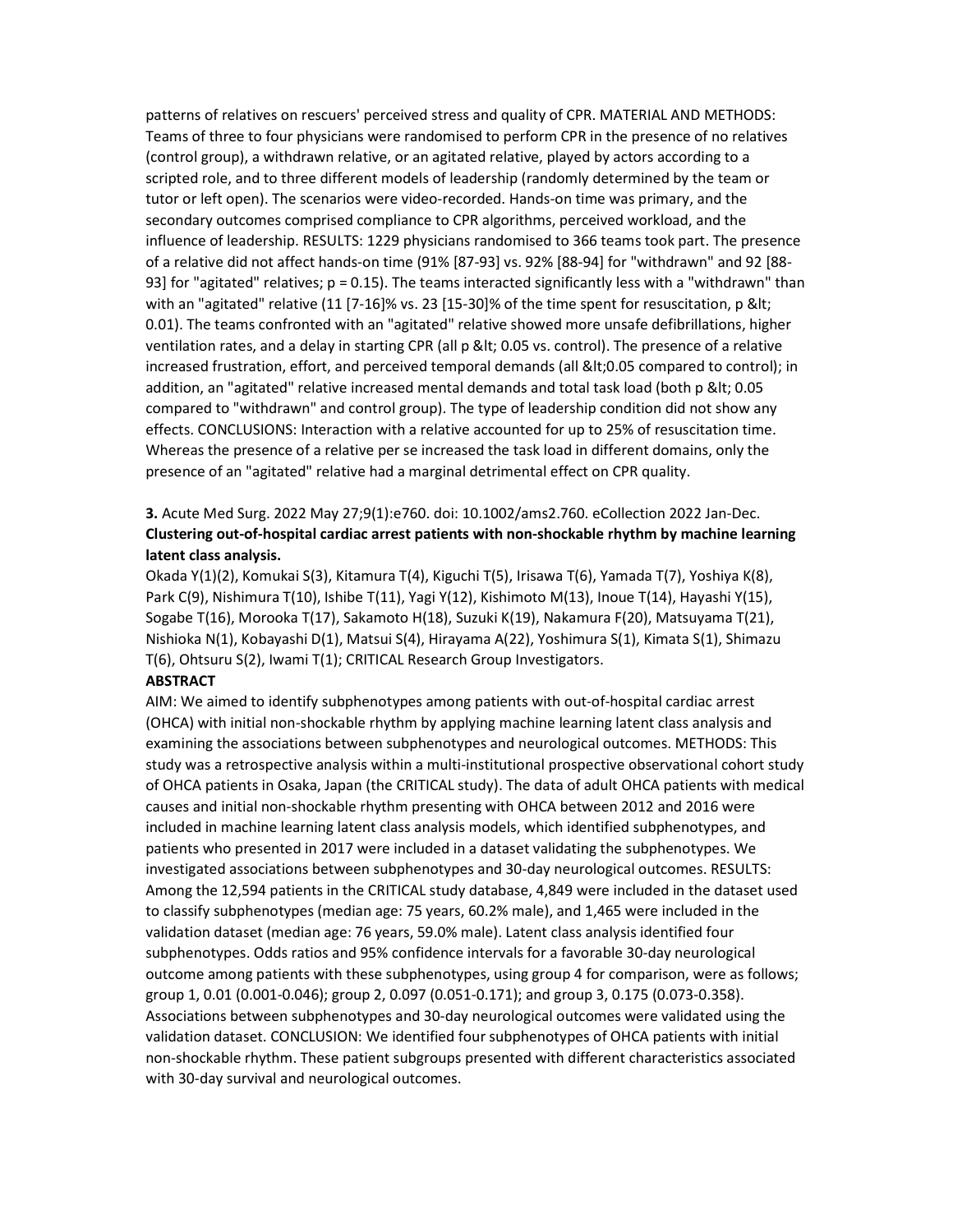# 4. Cardiovasc J Afr. 2022 Jun 8;33:1-7. doi: 10.5830/CVJA-2022-019. Online ahead of print. Out-of-hospital cardiac arrests in the city of Cape Town metropole of the Western Cape province of South Africa: a spatio-temporal analysis.

Stassen W(1), Theron E(2), Slingsby T(3), Wylie C(4).

### ABSTRACT

BACKGROUND: The incidence of out-of-hospital cardiac arrest (OHCA) is expected to increase in sub-Saharan Africa along with the incidence of cardiovascular disease. In low-resource settings (LRS), OHCA carries a negligible survival rate. Interventions to improve OHCA survival might not be cost effective for many LRS, and therefore need to be targeted to areas of high incidence. The aim of this study was to describe the temporal and geographic distribution of OHCA in the City of Cape Town, South Africa, and their proximity to percutaneous coronary intervention (PCI) resources. METHODS: In this retrospective study, OHCA data between 1 January and 31 December 2018 were extracted from public and one private emergency medical services in the Western Cape. For temporal analysis, distribution of OHCA according to time of day, day of the week and month of the year were subjected to chi-squared testing. For geospatial analysis, cluster and outlier, and hotspot analyses were performed. Proximity analysis was employed to determine the driving time from OHCA location to the closest PCI-capable facility. RESULTS: A total of 929 patients with OHCA received an emergency medical services response in the City of Cape Town, corresponding to an annual prevalence of 23.2 per 100 000 persons. The distribution of OHCA incidence was not explained by month of the year ( $p = 0.08$ ) or day of the week ( $p = 0.67$ ). A statistically significant variation in OHCA incidence was explained by time of day ( $p < 0.01$ ) with 30% ( $n = 279$ ) of all OHCAs occurring from 05:00 to 09:59. Geospatial analysis yielded a large area of hotspots (99% confidence interval) over the centre of the metropole, Cape Flats and southern suburbs. The median (interquartile range) driving time from the incident to the closest PCI-capable facility was 10:22 (08:05) minutes. CONCLUSIONS: Incidents of OHCA occurred predominantly at home during the mid-morning, with hotspots around the city centre and residential suburbs of Cape Town. While the incidents occurred close to PCI-capable facilities, some areas remained underserved and access to PCI for OHCA victims may be impossible due to socio-economic factors. With an increase in OHCA incidence expected, it is essential that contextual, cost-effective management interventions be developed and implemented.

### 5. BMJ Open. 2022 Jun 9;12(6):e057175. doi: 10.1136/bmjopen-2021-057175.

### Improving community-based first response to out of hospital cardiac arrest (FirstCPR): protocol for a cluster randomised controlled trial.

Munot S(1), Redfern J(2)(3), Bray JE(4), Angell B(3), Bauman A(5), Coggins A(6)(7), Denniss AR(7), Ferry C(8), Jennings G(9), Kovoor P(7), Kumar S(1)(7), Lai K(6), Khanlari S(10), Marschner S(1), Middleton PM(11)(12), Nelson M(10), Opperman I(13), Semsarian C(14), Taylor L(10), Vukasovic M(6), Ware S(15), Chow C(16)(3)(7).

### ABSTRACT

INTRODUCTION: Out-of-hospital cardiac arrest (OHCA) is associated with poor survival outcomes, but prompt bystander action can more than double survival rates. Being trained, confident and willing-to-perform cardiopulmonary resuscitation (CPR) are known predictors of bystander action. This study aims to assess the effectiveness of a community organisation targeted multicomponent education and training initiative on being willing to respond to OHCAs. The study employs a novel approach to reaching community members via social and cultural groups, and the intervention aims to address commonly cited barriers to training including lack of availability, time and costs. METHODS AND ANALYSIS: FirstCPR is a cluster randomised trial that will be conducted across 200 community groups in urban and regional Australia. It will target community groups where CPR training is not usual. Community groups (clusters) will be stratified by region, size and organisation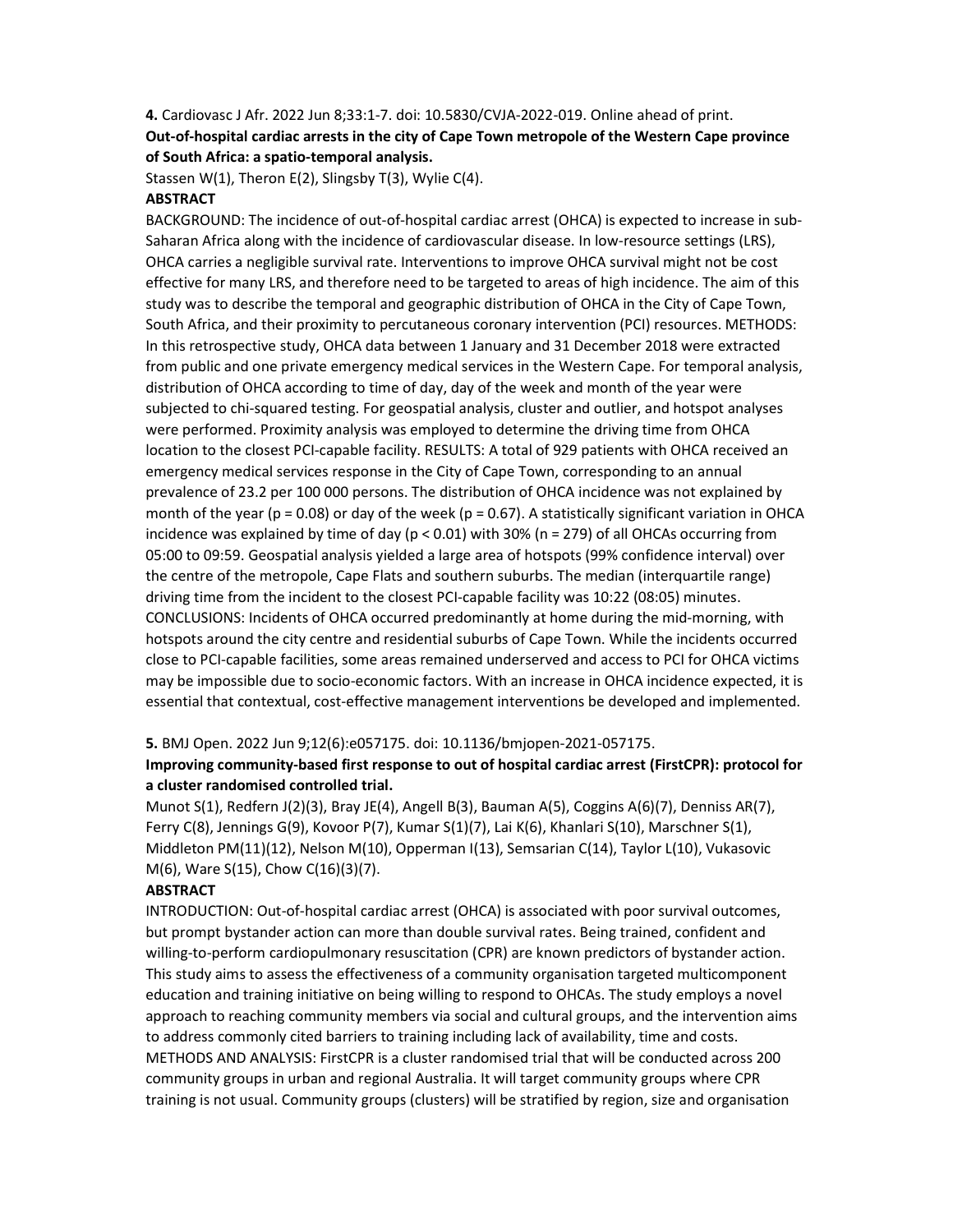type, and then randomly assigned to either immediately receive the intervention programme, comprising digital and in-person education and training opportunities about CPR and OHCA over 12 months, or a delayed programme implementation. The primary outcome is self-reported 'training and willingness-to-perform CPR' at 12 months. It will be assessed through surveys of group members that consent in intervention versus control groups and administered prior to control groups receiving the intervention. The primary analysis will follow intention-to-treat principles, use log binomial regression accounting for baseline covariates and be conducted at the individual level, while accounting for clustering within communities. Focus groups and interviews will be conducted to examine barriers and enablers to implementation and costs will also be examined. ETHICS AND DISSEMINATION: Ethical approval was obtained from The University of Sydney. Findings from this study will be disseminated via presentations at scientific conferences, publications in peer-reviewed journals, scientific and lay reports.

# 6. Clin Epidemiol. 2022 May 31;14:721-730. doi: 10.2147/CLEP.S366874. eCollection 2022. Validation of ICD-9-CM and ICD-10-CM Diagnostic Codes for Identifying Patients with Out-of-Hospital Cardiac Arrest in a National Health Insurance Claims Database.

Tsai MJ(#)(1), Tsai CH(#)(2)(3), Pan RC(4), Hsu CF(1), Sung SF(5)(6).

## **ABSTRACT**

PURPOSE: Taiwan's national health insurance (NHI) database is a valuable resource for large-scale epidemiological and long-term survival research for out-of-hospital cardiac arrest (OHCA). We developed and validated case definition algorithms for OHCA based on the International Classification of Diseases (ICD) diagnostic codes and billing codes for NHI reimbursement. PATIENTS AND METHODS: Claims data and medical records of all emergency department visits from 2010 to 2020 were retrieved from the hospital's research-based database. Death-related diagnostic codes and keywords were used to identify potential OHCA cases, which were ascertained by chart reviews. We tested the performance of the developed OHCA algorithms and validated them on an external dataset. RESULTS: The algorithm defining OHCA as any cardiac arrest (CA)-related ICD code in the first three diagnosis fields performed the best with a sensitivity of 89.5% (95% confidence interval [CI], 88.2-90.7%), a positive predictive value (PPV) of 90.6% (95% CI, 89.4-91.8%), and a kappa value of 0.900 (95% CI, 0.891-0.909). The second-best algorithm consists of any CA-related ICD code in any diagnosis field with a billing code for triage acuity level 1, achieving a sensitivity of 85.6% (95% CI, 84.1-87.0%), a PPV of 93.6% (95% CI, 92.5-94.5), and a kappa value of 0.894 (95% CI, 0.884-0.903). Both algorithms performed well in external validation. In subgroup analyses, the former algorithm performed the best in adult patients, outpatient claims, and during the ICD-9 era. The latter algorithm performed the best in the inpatient claims and during the ICD-10 era. The best algorithm for identifying pediatric OHCAs was any CA-related ICD code in the first three diagnosis fields with a billing code for triage acuity level 1. CONCLUSION: Our results may serve as a reference for future OHCA studies using the Taiwan NHI database.

### 7. BMC Nurs. 2022 Jun 6;21(1):141. doi: 10.1186/s12912-022-00923-0.

Basic life support knowledge in a war-torn country: a survey of nurses in Yemen.

Alkubati SA(1)(2), McClean C(3), Yu R(3), Albagawi B(4), Alsaqri SH(4), Alsabri M(5)(6). **ABSTRACT** 

BACKGROUND: Successful implementation of Basic life support (BLS) is critical to improving survival rates and outcomes, especially among healthcare workers. To our knowledge, there is no available literature pertaining to the level of BLS knowledge of health care professionals in Yemen. METHODS: Data was collected for this cross-sectional descriptive study from June to August 2020, using a 10 item questionnaire related to cardiopulmonary resuscitation (CPR) and BLS, along with questions on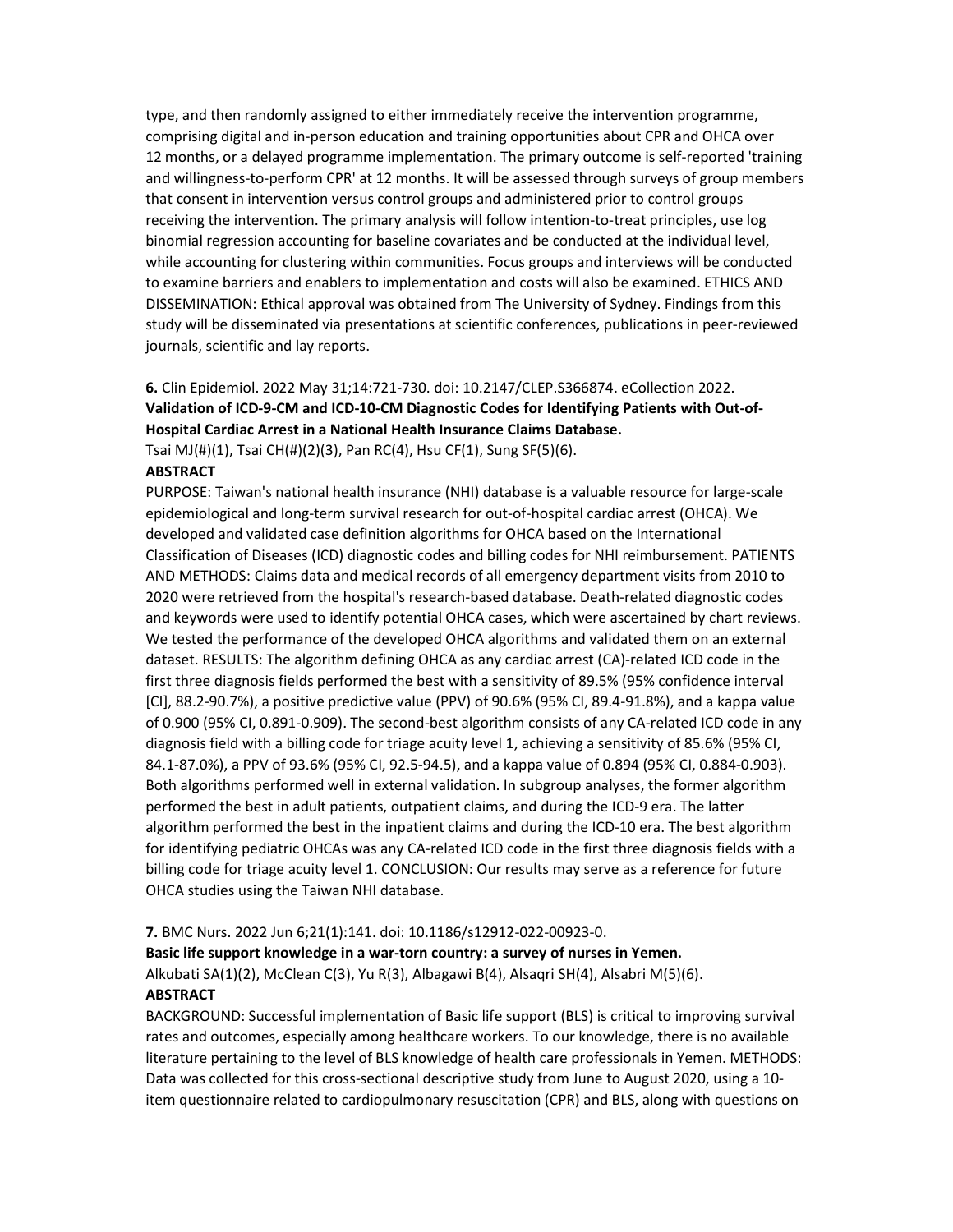socio-demographic characteristics. Participants were nurses in public and private hospitals located in Al-Rahida and Al-dimna cities, Taiz governance and Hodeidah city, Hodeidah governance in Yemen. RESULTS: Out of 220 distributed questionnaires, 200 were returned with a response rate of 90.9%. More than a half (53.65%) of answer choices for BLS knowledge were correct. There was a significant difference in knowledge score based on level of education where those who had Bachelor degree had more knowledge (P = 0.000). Those who said they had received training in CPR or received information about CPR had significantly higher scores than those who did not receive ( $P = 0.000$ ). CONCLUSIONS: BLS knowledge among nurses in Yemen is below an acceptable level to ensure maximum survival in the event of cardiac arrest. Disseminating BLS information and training in a cost effective and efficient manner will provide a large benefit in terms of lives saved with minimal costs.

#### 8. BMC Emerg Med. 2022 Jun 3;22(1):93. doi: 10.1186/s12873-022-00652-2.

# Out of hospital cardiac arrest: experience of a bystander CPR training program in Karachi, Pakistan.

Khan UR(1), Khudadad U(2), Baig N(2), Ahmed F(2), Raheem A(2), Hisam B(3), Khan NU(2), Hock MOE(4), Razzak JA(5)(6).

#### ABSTRACT

BACKGROUND: Nearly 90% of out-of-hospital cardiac arrest (OHCA) patients are witnessed, yet only 2.3% received bystander cardiopulmonary resuscitation (CPR) in Pakistan. This study aimed to determine retention of knowledge and skills of Hands-Only CPR among community participants in early recognition of OHCA and initiation of CPR in Karachi, Pakistan. METHODS: Pre and post-tests were conducted among CPR training participants from diverse non-health-related backgrounds from July 2018 to October 2019. Participants were tested for knowledge and skills of CPR before training (pre-test), immediately after training (post-test), and 6 months after training (re-test). All the participants received CPR training through video and scenario-based demonstration using manikins. Post-training CPR skills of the participants were assessed using a pre-defined performance checklist. The facilitator read out numerous case scenarios to the participants, such as drowning, poisoning, and road traffic injuries, etc., and then asked them to perform the critical steps of CPR identified in the scenario on manikins. The primary outcome was the mean difference in the knowledge score and skills of the participants related to the recognition of OHCA and initiation of CPR. RESULTS: The pre and post-tests were completed by 652 participants, whereas the retention test after 6 months was completed by 322 participants. The mean knowledge score related to the recognition of OHCA, and initiation of CPR improved significantly (p < 0.001) from pre-test [47.8/100, Standard Deviation (SD) ±13.4] to post-test (70.2/100, SD ±12.1). Mean CPR knowledge after 6 months (retention) reduced slightly from (70.2/100, ±12.1) to (66.5/100, ±10.8). CPR skill retention for various components (check for scene safety, check for response, check for breathing and correct placement of the heel of hands) deteriorated significantly (p < 0.001) from 77.9% in the post-test to 72.8% in retest. Participants performed slightly better on achieving an adequate rate of chest compressions from 73.1% in post-test to 76.7% in re-test (p 0.27). CONCLUSION: Community members with nonhealth backgrounds can learn and retain CPR skills, allowing them to be effective bystander CPR providers in OHCA situations. We recommend mass population training in Pakistan for CPR to increase survival from OHCA.

9. Resuscitation. 2022 Jun 8:S0300-9572(22)00174-5. doi: 10.1016/j.resuscitation.2022.06.004. Online ahead of print.

## Don't call it "massage"! The importance of words during dispatcher-assisted cardiopulmonary resuscitation.

Imbriaco G(1), Masina J(2), Scquizzato T(3), Gamberini L(4), Semeraro F(5).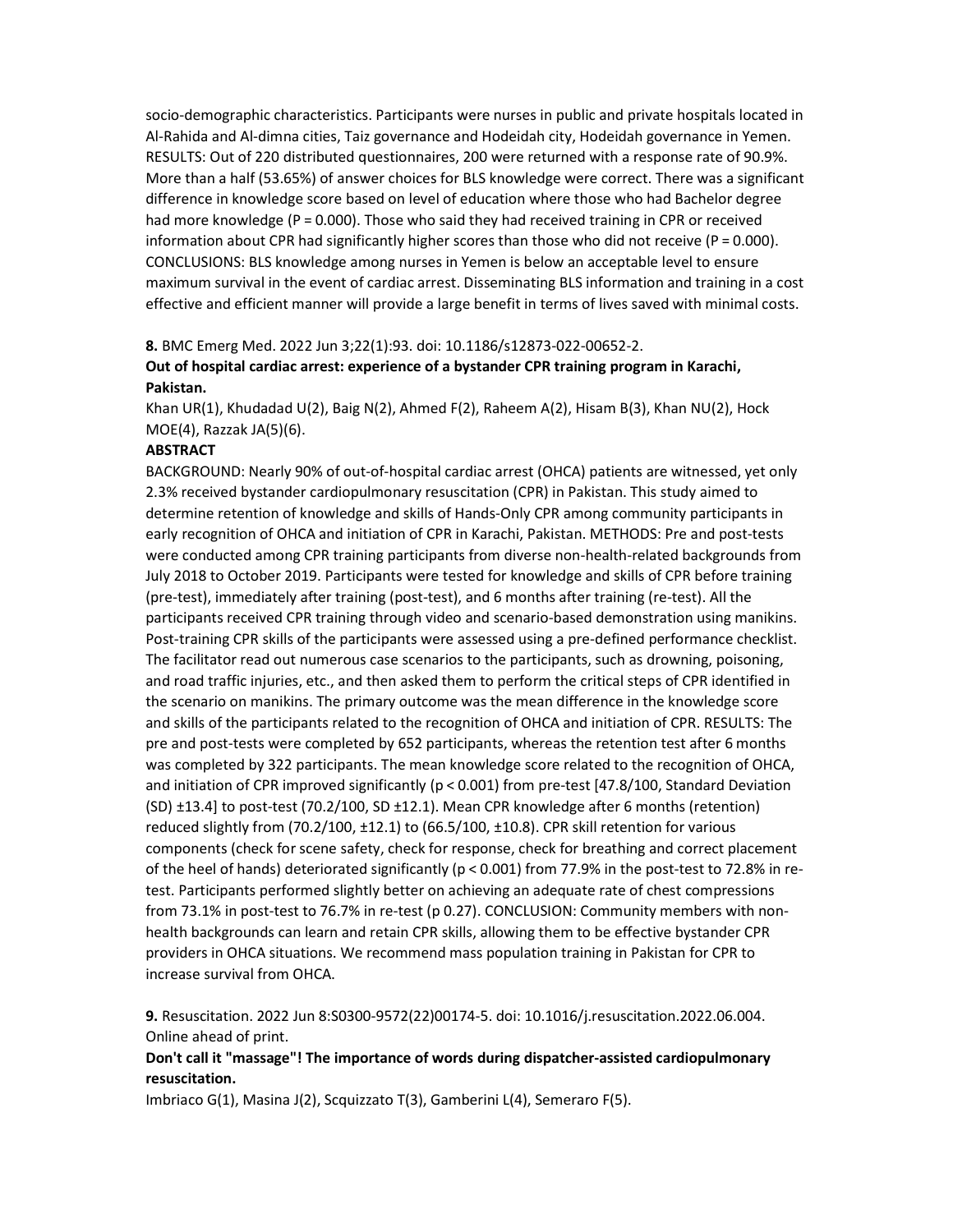#### NO ABSTRACT AVAILABLE

10. BMC Med Educ. 2022 Jun 6;22(1):434. doi: 10.1186/s12909-022-03506-4.

Influence of pretesting and a near peer sharing real life experiences on CPR training outcomes in first year medical students: a non-randomized quasi-experimental study. Souza AD(1), Punja D(2), Prabhath S(1), Pandey AK(3).

#### ABSTRACT

BACKGROUND: Existing literature on cardiopulmonary resuscitation (CPR) training focuses on the knowledge and skill components while the attitudinal component is rarely addressed. There is a need to explore how peer interaction, learning atmosphere, and communication influence learning effectiveness during CPR training. Therefore, this study's objective was to evaluate how a senior student (near peer) sharing their real-life experience of performing CPR would influence medical students' learning and readiness to perform CPR. METHODS: The present study involved 250 newly enrolled undergraduate medical students. The Solomon's four-group study design was used to evaluate the influence of both pretesting and peer interaction. Students belonging to two groups initially completed a pre-training knowledge test (pretest) and a questionnaire on readiness to perform CPR. Students from all four groups then participated in instructor-led hands-on skills training, after which the two intervention groups interacted with their senior, who shared their life experiences of performing CPR. Finally, all four groups underwent skills evaluation, immediate and delayed post-tests, and completed a questionnaire to assess readiness to perform CPR. The students also provided their feedback on the experience of interacting with a peer during the training. RESULTS: Post-test scores were significantly higher than pretest scores (Kruskal-Wallis test, p < 0.05). Scores were significantly higher in pretested intervention groups than in the non-pretested nonintervention group (p < 0.05). Delayed post-test scores were slightly but not significantly lower than the immediate post-test scores with no significant difference observed in the scores among the groups. The pretested groups showed more readiness to perform CPR and the pretested intervention group were least concerned about acquiring infection during CPR. Students in all groups were confident of performing chest compressions correctly, and found it inspiring and motivating listening to and discussing real-life experiences with a near peer. CONCLUSIONS: Hearing from peers about real-life CPR experience during CPR training sessions significantly impacted learning, enhanced student motivation to learn and may be an effective strategy to consider in routine CPR training. However, the positive effects of pretesting and peer interaction on knowledge were not sustained, highlighting a need for repeat training.

11. Am J Emerg Med. 2022 Jul;57:169. doi: 10.1016/j.ajem.2021.12.001. Epub 2021 Dec 6. Association of the duration of on-scene advanced life support with good neurological recovery in out-of-hospital cardiac arrest: Do not miss on-scene care impact. Jouffroy R(1), Vivien B(2). NO ABSTRACT AVAILABLE

#### POST-CARDIAC ARREST TREATMENTS

1. Evid Based Complement Alternat Med. 2022 May 26;2022:1787312. doi: 10.1155/2022/1787312. eCollection 2022. Study on the Effects of Optimized Emergency Nursing Combined with Mild Hypothermia Nursing on Neurological Prognosis, Hemodynamics, and Cytokines in Patients with Cardiac Arrest. Wang X(1), Wu C(2). **ABSTRACT**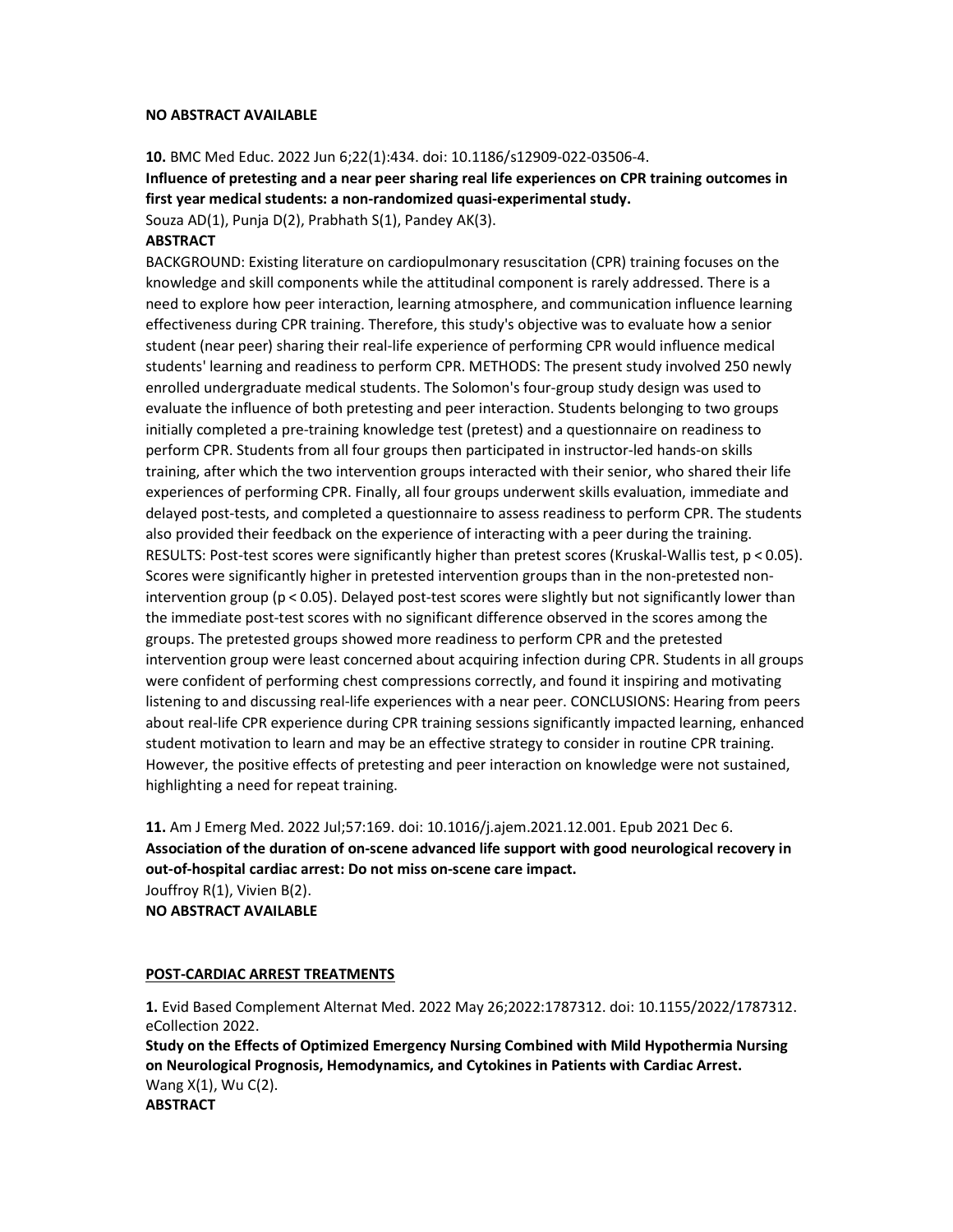PURPOSE: To study the effects of optimized emergency nursing combined with mild hypothermia nursing on neurological prognosis, hemodynamics, and cytokines in patients with cardiac arrest (CA). METHODS: The medical records of 147 patients who were successfully rescued by cardiopulmonary resuscitation (CPR) after CA in our hospital were retrospectively analyzed. The 56 patients admitted in 2020 who received optimized emergency nursing were recorded as the control group; and the 91 patients admitted in 2021 who received optimized emergency nursing combined with mild hypothermia nursing were recorded as the study group. The brain function of the two groups at 72 h after return of spontaneous circulation (ROSC) was analyzed: cerebral performance category (CPC) assessment method. The neurological function of the two groups before nursing and 7, 30, and 90 d after nursing was analyzed: National Institutes of Health Stroke Scale (NISHH) score. The vital signs of the two groups after 24 h of nursing were analyzed: heart rate, spontaneous breathing rate, and blood oxygen saturation. The hemodynamic indexes of the two groups at 24 hours after nursing were analyzed: mean arterial pressure (MAP), central venous pressure (CVP), systolic blood pressure (SBP), and diastolic blood pressure (DBP). The levels of cytokines of the two groups before nursing and 7 days after nursing were analyzed: tumor necrosis factor-α (TNF-α), interleukin-6 (IL-6), and interleukin-8 (IL-8). The incidence of complications and the incidence of postresuscitation syndrome (PRS) during the nursing period were compared between the two groups. RESULTS: 72 h after ROSC, the CPC results in the study group were slightly better than those in the control group, but there was no significant difference in the number of cases of CPC Grade 1, CPC Grade 2, CPC Grade 3, CPC Grade 4, and CPC Grade 5 between the two groups ( $P > 0.05$ ). Before nursing, there was no statistical difference in the NISHH total score between the two groups (P > 0.05). 7, 30, and 90 d after nursing, the NISHH total score between the two groups were lower than those before nursing, and the study group's score was lower than the control group's (P < 0.05). 24 h after nursing, the heart rate and spontaneous breathing rate of the study group were lower than those of the control group (P < 0.05), and there was no significant difference in blood oxygen saturation between the two groups (P > 0.05). 24 h after nursing, there was no significant difference in MAP, CVP, SBP, and DBP between the two groups ( $P > 0.05$ ). Before nursing, there was no significant difference in the levels of TNF-α, IL-6, and IL-8 between the two groups (P > 0.05). 7 d after nursing, the levels of TNF- $\alpha$ , IL-6, and IL-8 between the two groups were lower than those before nursing, and the levels of the study group were lower than those of the control group (P < 0.05). During the nursing period, the total complication rates of the control group and the study group were 55.36% and 34.07%, respectively, with statistical difference (P < 0.05). During the nursing period, the incidences of PRS in the control group and the study group were 12.50% and 3.30%, respectively, with significant difference (P < 0.05). CONCLUSION: The application of optimized emergency nursing combined with mild hypothermia nursing in CA can effectively improve the neurological prognosis and inflammatory levels of patients and reduce the incidence of body complications and PRS.

### 2. JAMA Cardiol. 2022 Jun 8. doi: 10.1001/jamacardio.2022.1416. Online ahead of print. Emergency vs Delayed Coronary Angiogram in Survivors of Out-of-Hospital Cardiac Arrest: Results of the Randomized, Multicentric EMERGE Trial.

Hauw-Berlemont C(1), Lamhaut L(2)(3)(4), Diehl JL(1)(5), Andreotti C(6), Varenne O(7), Leroux P(8), Lascarrou JB(9), Guerin P(10), Loeb T(11), Roupie E(12), Daubin C(13), Beygui F(14), Boissier F(15), Marjanovic N(16), Christiaens L(17), Vilfaillot A(18), Glippa S(18), Prat JD(18), Chatellier G(18), Cariou A(19), Spaulding C(20); EMERGE Investigators.

### ABSTRACT

IMPORTANCE: Although an emergency coronary angiogram (CAG) is recommended for patients who experience an out-of-hospital cardiac arrest (OHCA) with ST-segment elevation on the postresuscitation electrocardiogram (ECG), this strategy is still debated in patients without ST-segment elevation. OBJECTIVE: To assess the 180-day survival rate with Cerebral Performance Category (CPC) 1 or 2 of patients who experience an OHCA without ST-segment elevation on ECG and undergo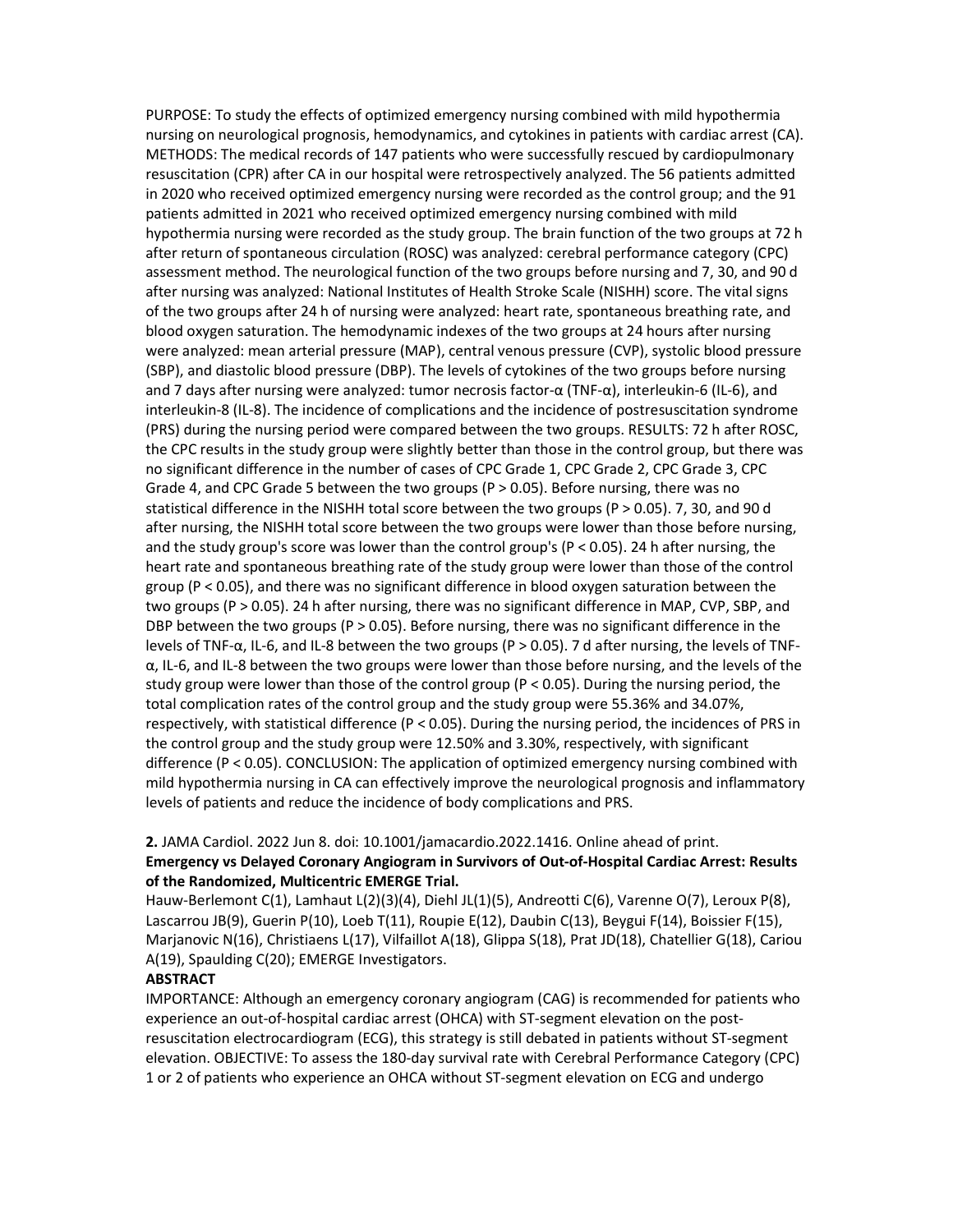emergency CAG vs delayed CAG. DESIGN, SETTING, AND PARTICIPANTS: The Emergency vs Delayed Coronary Angiogram in Survivors of Out-of-Hospital Cardiac Arrest (EMERGE) trial randomly assigned survivors of an OHCA without ST-segment elevation on ECG to either emergency or delayed (48 to 96 hours) CAG in 22 French centers. The trial took place from January 19, 2017, to November 23, 2020. Data were analyzed from November 24, 2020, to July 30, 2021. MAIN OUTCOMES AND MEASURES: The primary outcome was the 180-day survival rate with CPC of 2 or less. The secondary end points were occurrence of shock, ventricular tachycardia, and/or fibrillation within 48 hours, change in left ventricular ejection fraction between baseline and 180 days, CPC scale at intensive care unit discharge and day 90, survival rate, and hospital length of stay. RESULTS: A total of 279 patients (mean [SD] age, 64.7 [14.6] years; 195 men [69.9%]) were enrolled, with 141 (50.5%) in the emergency CAG group and 138 (49.5%) in the delayed CAG group. The study was underpowered. The mean (SD) time delay between randomization and CAG was 0.6 (3.7) hours in the emergency CAG group and 55.1 (37.2) hours in the delayed CAG group. The 180-day survival rates among patients with a CPC of 2 or less were 34.1% (47 of 141) in the emergency CAG group and 30.7% (42 of 138) in the delayed CAG group (hazard ratio [HR], 0.87; 95% CI, 0.65-1.15; P = .32). There was no difference in the overall survival rate at 180 days (emergency CAG, 36.2% [51 of 141] vs delayed CAG, 33.3% [46 of 138]; HR, 0.86; 95% CI, 0.64-1.15; P = .31) and in secondary outcomes between the 2 groups. CONCLUSIONS AND RELEVANCE: In this randomized clinical trial, for patients who experience an OHCA without ST-segment elevation on ECG, a strategy of emergency CAG was not better than a strategy of delayed CAG with respect to 180-day survival rate and minimal neurologic sequelae.

3. Curr Probl Cardiol. 2022 Jun 3:101276. doi: 10.1016/j.cpcardiol.2022.101276. Online ahead of print.

#### Utilization of Non-Gated Chest Computed Tomography Scans in Predicting Acute Coronary Occlusion in Out-of-Hospital Cardiac Arrest.

Jabri A(1), Alhuneafat L(2), Raeisi-Giglou P(3), Nabeel Y(3), Hamade H(3), Kumar A(4), Baughman W(5), Glaab J(5), Aneja A(3).

### **ABSTRACT**

INTRODUCTION: Coronary artery disease is thought to be responsible for up to 60-80% of out-ofhospital cardiac arrests. The utility of Computed Tomography (CT) chest when it comes to identifying acute coronary occlusion in patients following an arrest has not been studied. We aim to we evaluate whether myocardial perfusion on a contrast-enhanced chest CT performed for a noncardiac cause can predict culprit coronary occlusion as the cause of cardiac arrest, and if the absence of a perfusion defect can exclude an ischemic etiology. METHODS: A retrospective cohort of 53 consecutive patients presenting with VT or VF arrest and successful resuscitation who had contrast chest CT before angiography. CT scans were reviewed for myocardial perfusion defects by a cardiologist and radiologist blinded to angiogram findings. CT results were then compared with angiograms. RESULTS: On coronary angiography, 22(42%) of the patients presenting with out-ofhospital arrest had critical stenosis. Sensitivity and specificity of perfusion defect on CT in identifying critical stenosis on catheterization was 0.45, 95% CI [0.24, 0.68] and 0.77, 95% CI [59%, 90%], respectively. The positive likelihood ratio being 2.01 (0.91,4.46) and the negative likelihood ratio being 0.70 (0.46,1.08). The diagnostic accuracy was 64.2%. CONCLUSIONS: Our study did not show much utility for the use of myocardial perfusion defect on an incidental pre-angiography contrast chest CT to predict acute thrombotic occlusion in out-of-hospital cardiac arrest patients. However, this shouldn't discourage further studies evaluating the utility of contrast-enhanced CT-images in predicting acute coronary occlusion.

4. Int J Cardiol. 2022 Jun 2:S0167-5273(22)00824-5. doi: 10.1016/j.ijcard.2022.06.006. Online ahead of print.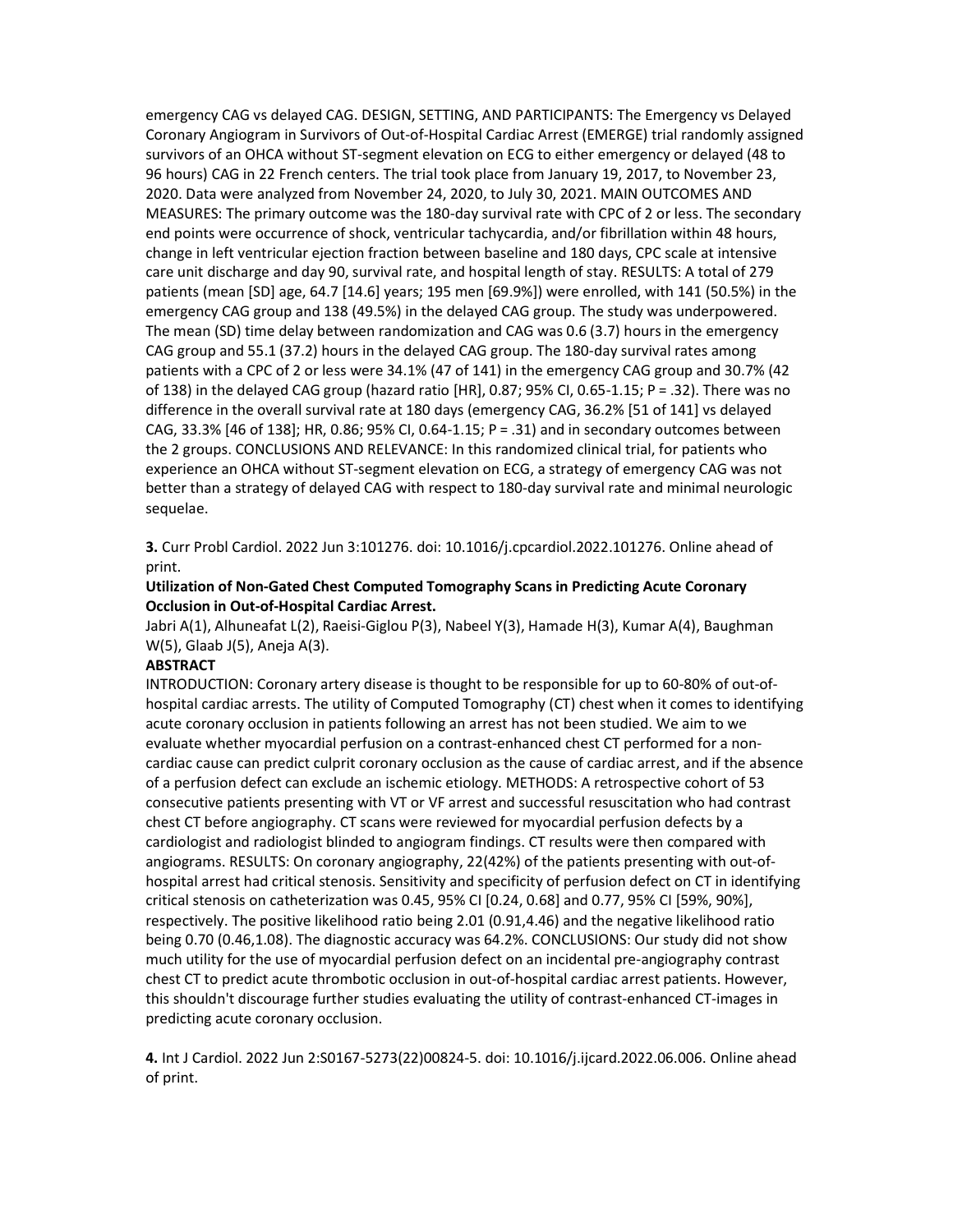### Impact of emergent coronary angiography after out-of-the-hospital cardiac arrest without STsegment elevation - a systematic review and meta-analysis.

Alves N(1), Mota M(2), Cunha M(3), Ribeiro JM(4).

### **ABSTRACT**

INTRODUCTION: Coronary artery disease is a leading cause of out-of-the-hospital cardiac arrest (OHCA). However, there is no consensus on whether OHCA patients without ST-segment elevation (STE) benefit from emergent (ie < 2 h) coronary angiography (CAG). Our aim was to assess the impact of emergent CAG in no-STE OHCA patients. METHODS: We performed a systematic review and meta-analysis by searching the MEDLINE, Cochrane, Scopus, CINAHL and JBI databases for randomized controlled trials (RCTs) comparing emergent CAG versus standard of care (ie CAG >2 h after OHCA or not performed) in no-STE OHCA patients of presumed cardiac aetiology. The primary outcome was short term survival. Secondary outcomes included survival with good neurological outcome, mid-term survival, left ventricle ejection fraction (LVEF), acute kidney injury (AKI) and renal replacement therapy (RRT), ventricular arrhythmias and major bleeding during hospital stay. RESULTS: Seven RCTs met the inclusion and exclusion criteria and were included; one was included only in the analysis of mid-term survival and another in the LVEF analysis. Five studies (1278 patients, 643 with early CAG and 635 with no early CAG) were included in the analysis of the primary endpoint. The groups were balanced for all baseline characteristics but previous PCI, which was more frequent in the standard of care groups. There were no significant differences between groups for short-term survival (57 vs 61%; OR0.85, 95% CI0.68-1.07; I2 = 0%). There were also no differences for any of the secondary endpoints. CONCLUSION: Routine emergent CAG did not improve survival in comatose survivors of OHCA with shockable rhythm and no-STE.

### TARGETED TEMPERATURE MANAGEMENT

1. Ther Hypothermia Temp Manag. 2022 Jun;12(2):82-89. doi: 10.1089/ther.2021.0012. Epub 2021 Aug 10.

MR-proANP and NT-proBNP During Targeted Temperature Management Following Out-of-Hospital Cardiac Arrest: A Post hoc Analysis of the TTH48 Trial.

Bach HM(1), Duez CHV(2), Jeppesen AN(3), Strand K(4), Søreide E(5), Kirkegaard H(6), Grejs AM(7). **ABSTRACT** 

We aimed to evaluate the effect of prolonged targeted temperature management (TTM) in patients with out-of-hospital cardiac arrest (OHCA) on the levels of midregional pro-atrial natriuretic peptide (MR-proANP) and N-terminal pro b-type natriuretic peptide (NT-proBNP) and assess their potential as prognostic biomarkers. A preplanned post hoc analysis of "Targeted temperature management for 48 h vs 24 h and neurologic outcome after out-of-hospital cardiac arrest: A randomized clinical trial (TTH48 trial)," where patients were randomized to TTM at 33°C ± 1°C of standard duration (24 hours) versus prolonged (48 hours). Blood samples were drawn from patients with OHCA at two Scandinavian university hospitals at admission to the ICU and at 24, 48, and 72 hours after reaching the target temperature. Primary outcome was levels of MR-proANP and NT-proBNP. Secondary outcome was cerebral performance category (CPC 1-5) at 6 months. Samples from 114 patients were analyzed. Prolonged TTM significantly decreased the levels of MR-proANP and NT-proBNP at 48 hours compared with standard 24 hours-TTM ( $p < 0.01$ ). However, there were no significant differences at other time points. Patients with poor outcome (CPC 3-5) had a statistically significantly increased MR-proANP level at 24 hours (p < 0.01) and 72 hours (p < 0.01) compared with the good outcome group (CPC 1-2). Prognostic performance was best at 24 hours for both MR-proANP and NT-proBNP; with an AUC of 0.73 (confidence interval [95% CI]: 0.63-0.83) and 0.72 (95 % CI: 0.59- 0.85), respectively. Prolonged TTM lowered the levels of both MR-proANP and NT-proBNP at 48 hours. MR-proANP may add prognostic information in postcardiac arrest patients.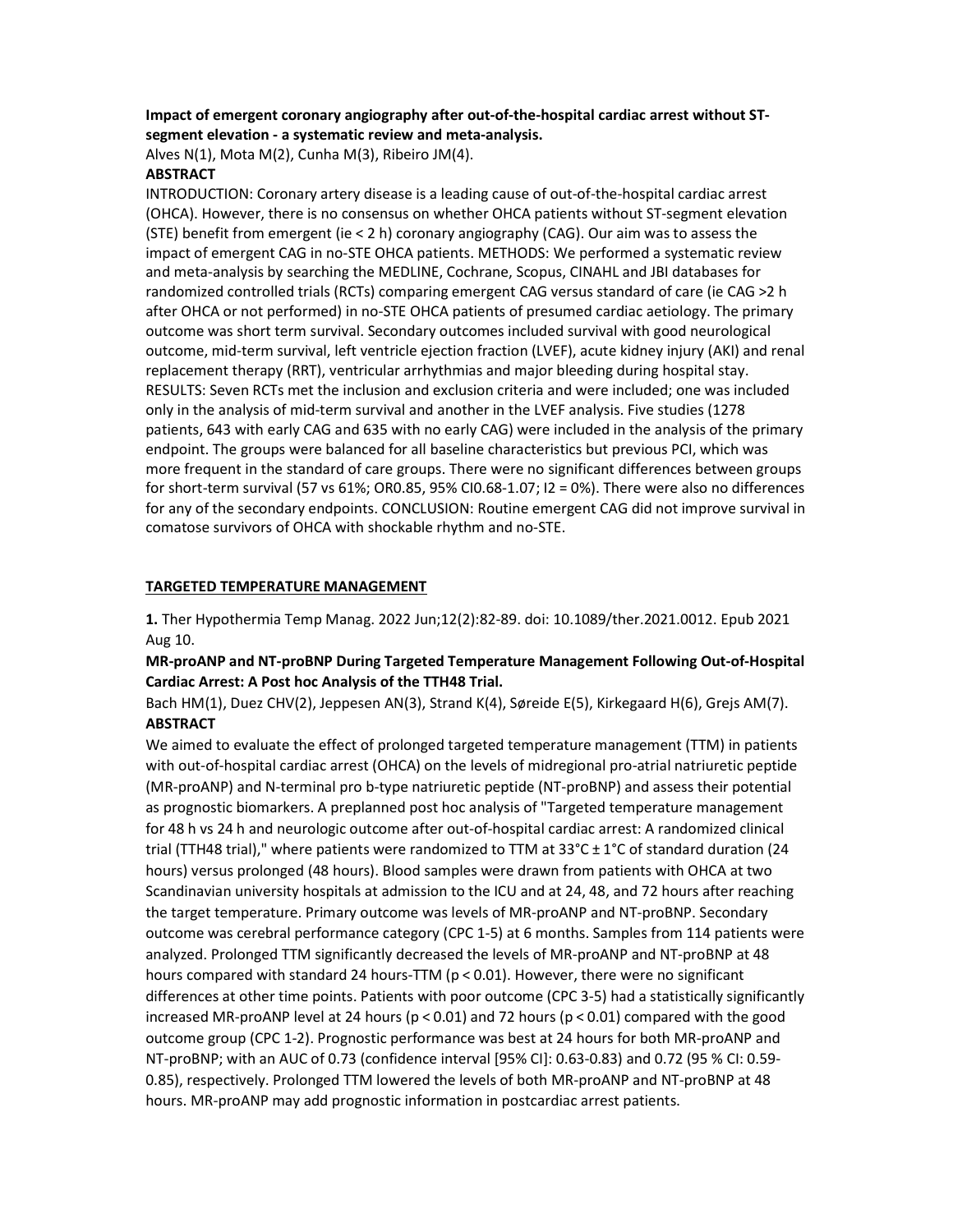2. Acta Cardiol Sin. 2022 May;38(3):391-399. doi: 10.6515/ACS.202205\_38(3).20211220A. Protocolized Post-Cardiac Arrest Care with Targeted Temperature Management. Chen WT(1), Tsai MS(1), Huang CH(1), Chang WT(1), Chen WJ(1)(2).

#### ABSTRACT

Improvements in teamwork and resuscitation science have considerably increased the success rate of cardiopulmonary resuscitation. Cerebral injury, myocardial dysfunction, systemic ischemia and reperfusion response, and precipitating pathology after the return of spontaneous circulation (ROSC) constitute post-cardiac arrest syndrome. Because the entire body is involved in cardiac arrest and the early post-arrest period, protocolized post-arrest care consisting of cardiovascular optimization, ventilation and oxygenation adjustment, coronary revascularization, targeted temperature management (TTM), and control of seizures and blood sugar would benefit survival and neurological outcomes. Emergent coronary angiography is suggested for cardiac arrest survivors suspected of having ST-elevation myocardial infarction, however the superiority of culprit or complete revascularization in patients with multivessel coronary lesions remains undetermined. High-quality TTM should be considered for comatose patients who are successfully resuscitated from cardiac arrest, however the optimal target temperature may depend on the severity of their condition. The optimal timing for making prognostication should be no earlier than 72 h after rewarming in TTM patients, and 72 h following ROSC in non-TTM patients. To predict neurological recovery correctly may need the use of several prognostic tools together, including clinical neurological examinations, brain images, neurological studies and biomarkers.

3. Ther Hypothermia Temp Manag. 2022 Jun;12(2):74-81. doi: 10.1089/ther.2021.0011. Epub 2021 Jul 16.

# Water Temperature Variability Is Associated with Neurologic Outcomes in Out-of-Hospital Cardiac Arrest Survivors Who Underwent Targeted Temperature Management at 33°C.

Ryu SJ(1), Lee DH(1), Lee BK(1), Jeung KW(1), Jung YH(1), Park JS(2)(3), Min JH(2), Kim DK(1). ABSTRACT

We examined the association between variability in body temperature (BT) and water temperature (WT) during the maintenance period of targeted temperature management (TTM) and neurologic outcomes in out-of-hospital cardiac arrest (OHCA) survivors. Adult (≥18 years), comatose OHCA survivors who underwent TTM at 33°C between October 2015 and December 2019 were included. We collected data on BT and WT recorded every minute during the TTM maintenance period. Temperature variability was measured as the standard deviation of BT and WT during the 33°C maintenance period. The primary outcome was a poor neurologic outcome, defined as a cerebral performance category scale 3-5 at 6 months. Of the 154 included patients, 96 (62.3%) had poor outcomes. The BT variability in the poor outcome group was lower than that in the good outcome group (0.16°C [0.13-0.27°C] vs. 0.13°C [0.11-0.18°C]). In addition, the WT variability during the maintenance period in the poor outcome group was lower than that in the good outcome group (2.24°C [1.80-3.96°C] vs. 1.77°C [1.26-2.32°C]). In the multivariate analysis, WT variability (odds ratio 0.508; 95% confidence interval, 0.295-0.874; p = 0.014) was independently associated with poor neurologic outcome. BT variability and cooling beyond 33.0°C ± 1.0°C were not associated with poor neurologic outcomes. WT variability during the maintenance period was independently associated with neurologic outcomes in OHCA survivors who underwent TTM at 33°C. In addition, overcooling or undercooling during the maintenance period was not associated with neurologic outcomes.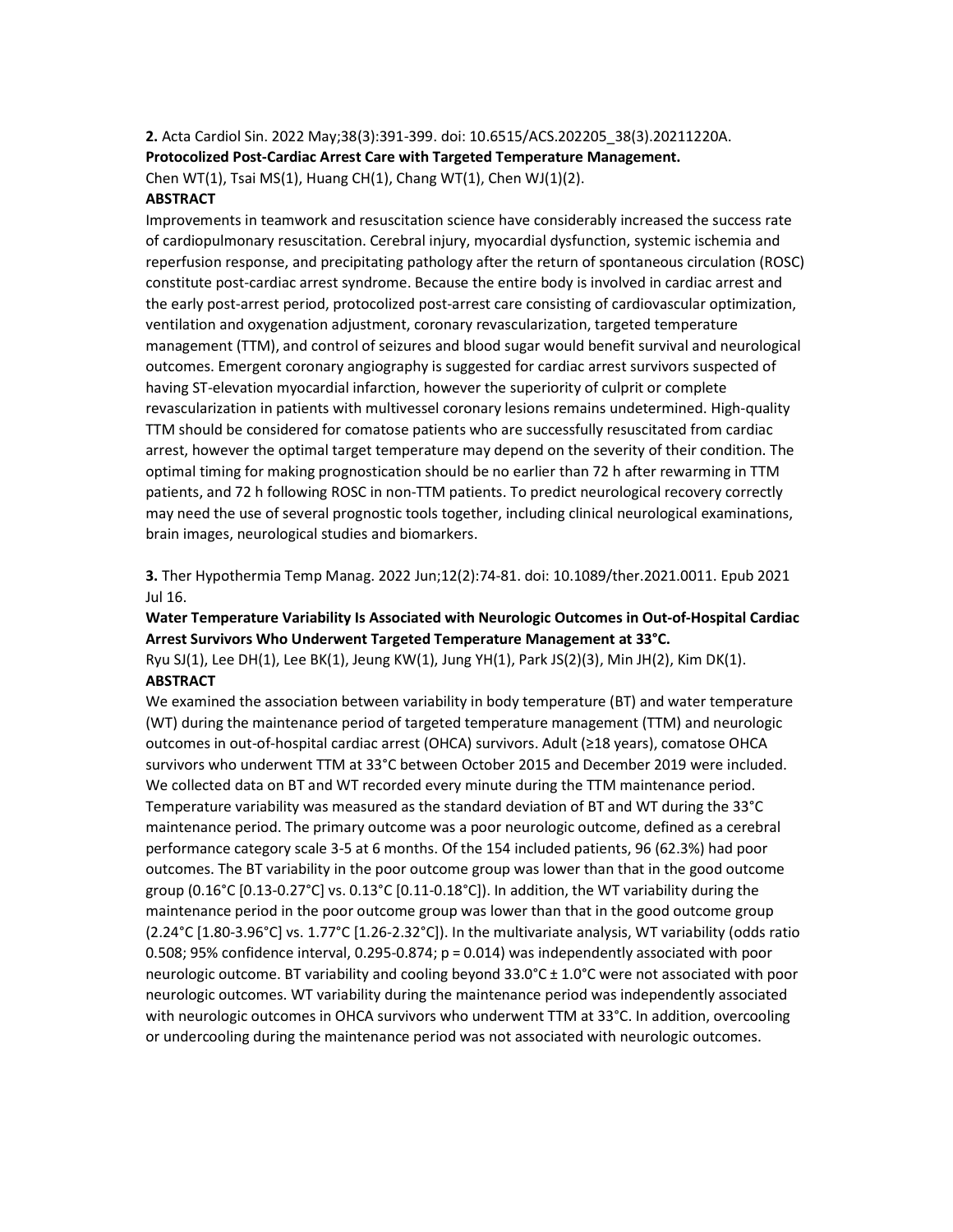### ELECTROPHYSIOLOGY AND DEFIBRILLATION

1. J Emerg Med. 2022 May;62(5):648-656. doi: 10.1016/j.jemermed.2021.10.032. Epub 2022 Jan 20. A Multicenter, Prospective Study Comparing Subxiphoid and Parasternal Views During Brief Echocardiography: Effect on Image Quality, Acquisition Time, and Visualized Anatomy. Gaspari RJ(1), Gleeson T(2), Alerhand S(3), Caputo W(4), Damewood S(5), Dicroce C(2), Dwyer K(6), Gibbons R(7), Greenstein J(4), Harvey J(2), Hill M(2), Hoffmann B(8), Jordan MK(9), Karfunkle B(10), Kropf C(11), Lindsay R(2), Luo S(12), Lusiak M(13), Nalbandian A(2), Naraghi L(14), Nelson B(15), Nickels LC(16), Nolting L(17), Nordberg A(2), Panicker A(18), Pare J(19), Peach M(20), Pinto D(21), Graham P(2), Rose G(22), Russell F(23), Schafer J(8), Scheatzle M(24), Schnittke N(25), Shpilko M(26), Soucy Z(27), Stowell JR(28), Vryhof D(29), Gottlieb M(30).

## **ABSTRACT**

BACKGROUND: Recent literature has suggested echocardiography (echo) may prolong pauses in chest compressions during cardiac arrest. OBJECTVES: We sought to determine the impact of the sonographic approach (subxiphoid [SX] vs. parasternal long [PSL]) on time to image completion, image quality, and visualization of cardiac anatomy during echo, as performed during Advanced Cardiac Life Support. METHODS: This was a multicenter, randomized controlled trial conducted at 29 emergency departments (EDs) assessing the time to image acquisition and image quality between SX and PSL views for echo. Patients were enrolled in the ED and imaged in a simulated cardiac arrest scenario. Clinicians experienced in echo performed both SX and PSL views, first view in random order. Image quality and time to image acquisition were recorded. Echos were evaluated for identification of cardiac landmarks. Data are presented as percentages or medians with interquartile ranges (IQRs). RESULTS: We obtained 6247 echo images, comprising 3124 SX views and 3123 PSL. Overall time to image acquisition was 9.0 s (IQR 6.7-14.1 s). Image acquisition was shorter using PSL (8.8 s, IQR 6.5-13.5 s) compared with SX (9.3 s, IQR 6.7-15.0 s). The image quality was better with the PSL view (3.86 vs. 3.54; p < 0.0001), twice as many SX images scoring in the worst quality category compared with PSL (8.6% vs. 3.7%). Imaging of the pericardium, cardiac chambers, and other anatomic landmarks was superior with PSL imaging. CONCLUSIONS: Echo was performed in < 10 s in > 50% of patients using either imaging technique. Imaging using PSL demonstrated improved image quality and improved identification of cardiac landmarks.

2. Eur Heart J Acute Cardiovasc Care. 2022 Jun 10:zuac071. doi: 10.1093/ehjacc/zuac071. Online ahead of print.

Percutaneous coronary intervention and the need for an implantable cardioverter-defibrillator after out-of-hospital cardiac arrest.

Auer J(1)(2)(3), Lamm G(4). NO ABSTRACT AVAILABLE

3. Crit Care Med. 2022 Jun 9. doi: 10.1097/CCM.0000000000005594. Online ahead of print. Accuracy of the Initial Rhythm to Predict a Short No-Flow Time in Out-of-Hospital Cardiac Arrest. Cournoyer A(1)(2)(3)(4)(5)(6)(7)(8)(9)(10)(11)(12)(13)(14)(15)(16)(17)(18), Cavayas YA(1)(2)(3)(4)(5) (6)(7)(8)(9)(10)(11)(12)(13)(14)(15)(16)(17)(18), Potter B(6)(9)(10), Lamarche Y(2), Segal E(5)(16)(17), de Montigny L(5), Albert M(1)(2)(3)(4)(5)(6)(7)(8)(9)(10)(11)(12)(13)(14)(15)(16) (17)(18), Lessard J(1)(3), Marquis M(2), Paquet J(2), Cossette S(13)(18), Morris J(1)(2)(3)(4)(5)(6)(7)(8)(9)(10)(11)(12) (13)(14)(15)(16)(17)(18), Castonguay V(1)(2)(3)(4)(5)(6)(7)(8)(9)(10)(11)(12)(13)(14)(15)(16)(17)(18), Chauny JM (1)(2)(3)(4) (5)(6)(7)(8)(9)(10)(11)(12)(13)(14)(15)(16)(17)(18), Daoust R(1)(2)(3)(4)(5)(6) (7)(8)(9)(10)(11)(12)(13) (14)(15)(16)(17)(18).

### **ABSTRACT**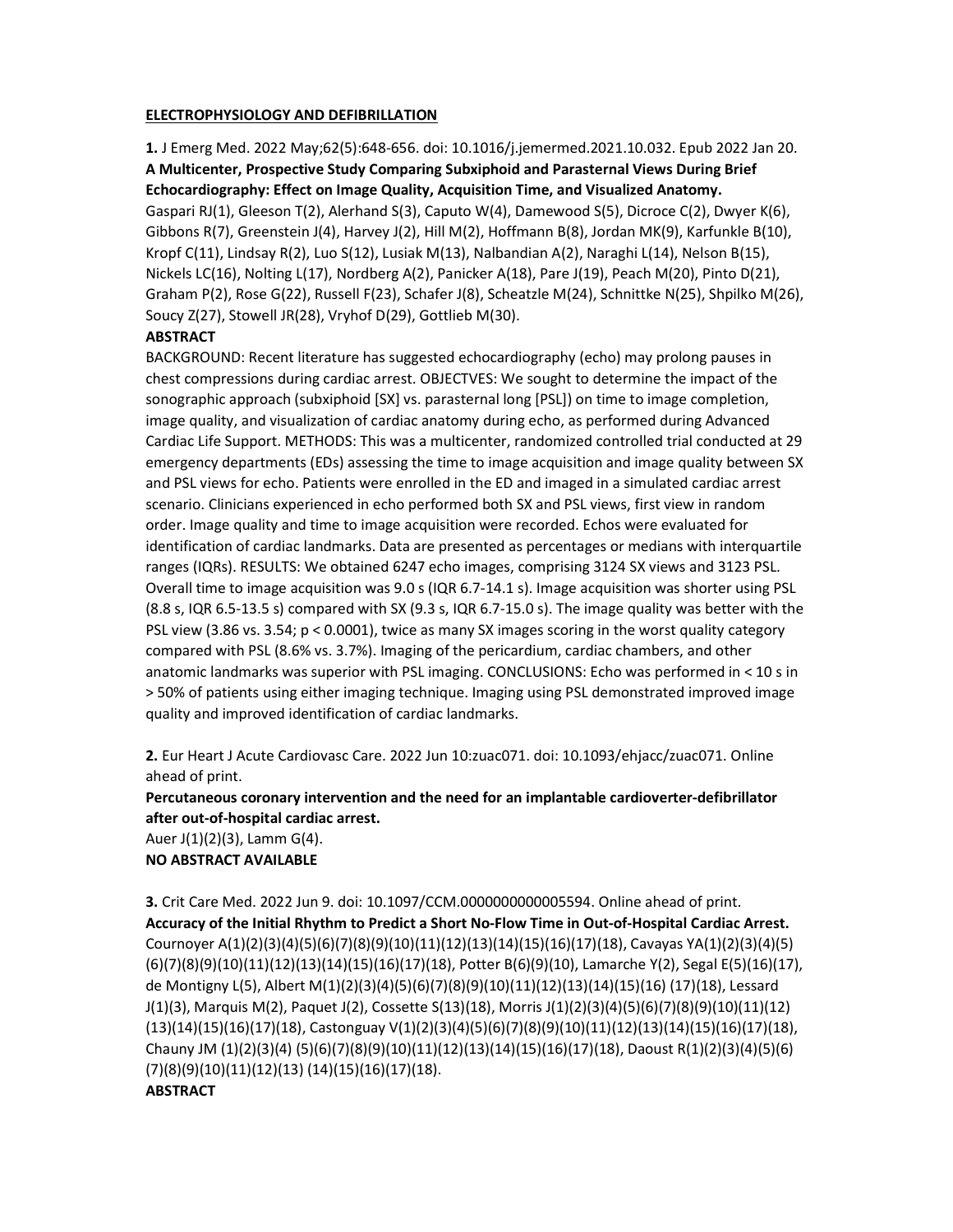OBJECTIVES: The no-flow time (NFT) can help establish prognosis in out-of-hospital cardiac arrest (OHCA) patients. It is often used as a selection criterion for extracorporeal resuscitation. In patients with an unwitnessed OHCA for whom the NFT is unknown, the initial rhythm has been proposed to identify those more likely to have had a short NFT. Our objective was to determine the predictive accuracy of an initial shockable rhythm for an NFT of 5 minutes or less (NFT ≤ 5). DESIGN: Retrospective analysis of prospectively collected data. SETTING: Prehospital OHCA in eight U.S. and three Canadian sites. PATIENTS: A total of 28,139 adult patients with a witnessed nontraumatic OHCA were included, of whom 11,228 (39.9%) experienced an emergency medical service-witnessed OHCA (NFT = 0), 695 (2.7%) had a bystander-witnessed OHCA, and an NFT less than or equal to 5, and 16,216 (57.6%) with a bystander-witnessed OHCA and an NFT greater than 5. INTERVENTIONS: Sensitivity, specificity, and likelihood ratios of an initial shockable rhythm to identify patients with an NFT less than or equal to 5 minutes. MEASUREMENTS AND MAIN RESULTS: The sensitivity of an initial shockable rhythm to identify patients with an NFT less than or equal to 5 was poor (25% [95% CI, 25-26]), but specificity was moderate (70% [95% CI, 69-71]). The positive and likelihood ratios were inverted (negative accuracy) (positive likelihood ratio, 0.76 [95% CI, 0.74-0.79]; negative likelihood ratio, 1.12 [95% CI, 1.10-1.12]). Including only patients with a bystander-witnessed OHCA improved the sensitivity to 48% (95% CI, 45-52), the positive likelihood ratio to 1.45 (95% CI, 1.33- 1.58), and the negative likelihood ratio to 0.77 (95% CI, 0.72-0.83), while slightly lowering the specificity to 67% (95% CI, 66-67). CONCLUSIONS: Our analysis demonstrated that the presence of a shockable rhythm at the time of initial assessment was poorly sensitive and only moderately specific for OHCA patients with a short NFT. The initial rhythm, therefore, should not be used as a surrogate for NFT in clinical decision-making.

4. Resuscitation. 2022 Jun 2:S0300-9572(22)00170-8. doi: 10.1016/j.resuscitation.2022.05.019. Online ahead of print.

### A method for continuous rhythm classification and early detection of ventricular fibrillation during CPR.

Kwok H(1), Coult J(2), Blackwood J(3), Sotoodehnia N(4), Kudenchuk P(5), Rea T(6). ABSTRACT

AIM: We developed a method which continuously classifies the ECG rhythm during CPR in order to guide clinical care. METHODS: We conducted a retrospective study of 432 patients treated following out-of-hospital cardiac arrest. Continuous ECG sequences from two-minute CPR cycles were extracted from defibrillator recordings and further divided into five-second clips. We developed an algorithm using wavelet analysis, hidden semi-Markov modeling, and random forest classification. The algorithm classifies individual clips as asystole, organized rhythm, ventricular fibrillation, or Inconclusive, while integrating information from previous clips. Classifications were compared to manual annotations to estimate accuracy in an independent validation dataset. Continuous sequences were classified as shockable, non-shockable, or Inconclusive; classifications were used to compute shock sensitivity and specificity. RESULTS: Of 432 patient-cases, 290 were used for development and 142 for validation. In the 12,294 validation ECG clips during CPR, accuracies were 0.88 (95% CI 0.85-0.91) for asystole, 0.98 (95% CI 0.98-0.99) for organized rhythm, and 0.97 (95% CI 0.96-0.97) for ventricular fibrillation, with 43% classified as Inconclusive. Of 457 continuous sequences, shock sensitivity was 0.90 (95% CI 0.86, 0.93), shock specificity was 0.98 (95% CI 0.93, 0.99), and 7% were Inconclusive. Median delay to ventricular fibrillation recognition was 10 (IQR 5, 32) seconds. CONCLUSION: An automated algorithm continuously classified the primary resuscitation rhythms-asystole, organized rhythms, and ventricular fibrillation-with 88-98% accuracy, enabling accurate shock advisory guidance during most two-minute CPR cycles. Additional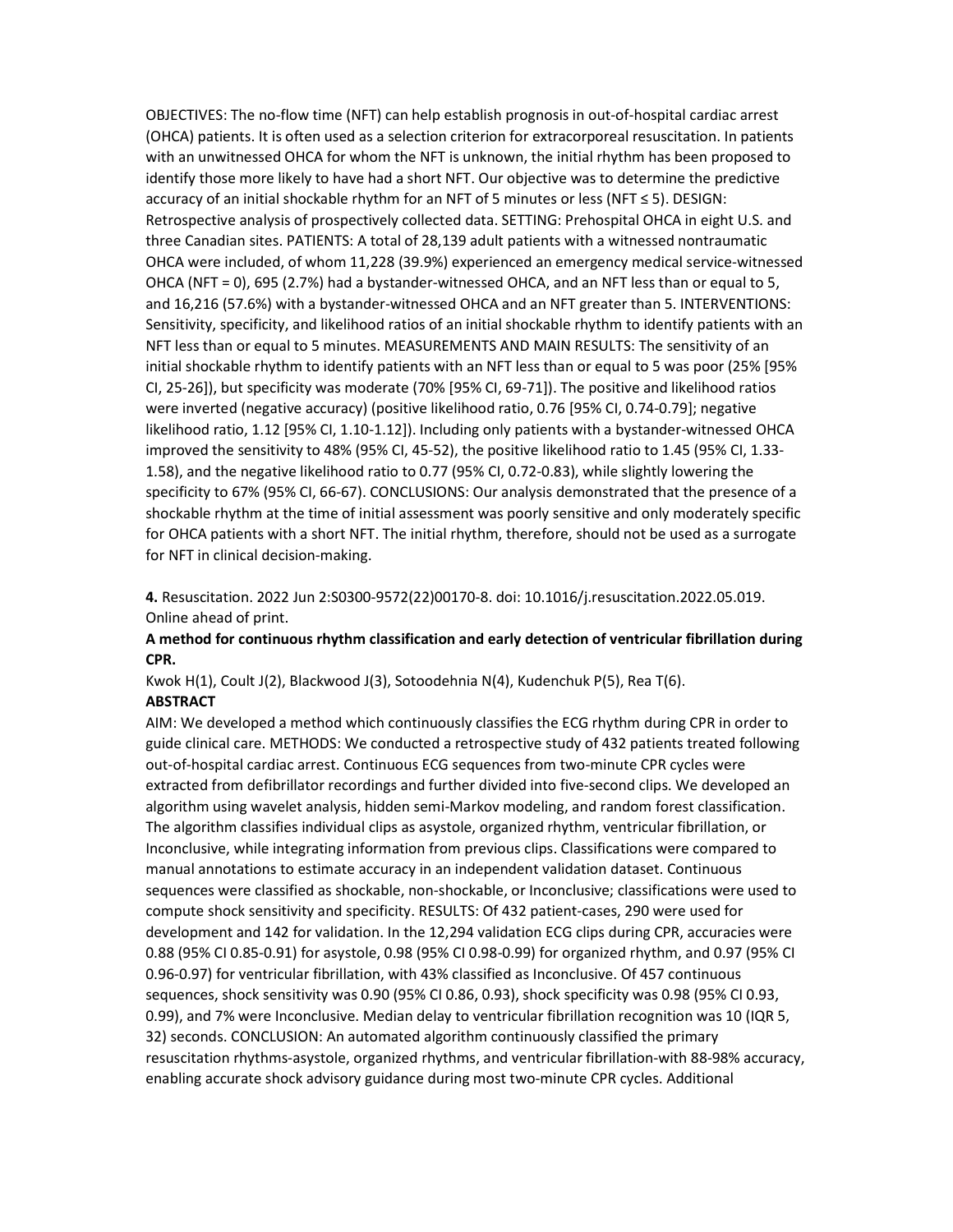investigation is required to understand how algorithm implementation could affect rescuer actions and clinical outcomes.

### PEDIATRICS AND CHILDREN

1. Pediatr Crit Care Med. 2022 Jun 9. doi: 10.1097/PCC.0000000000003012. Online ahead of print. Weight-Based Versus Flat Dosing of Epinephrine During Cardiac Arrest in the PICU: A Multicenter Survey.

Kienzle MF(1), Morgan RW(1), Dewan M(2), Hebbar KB(3), Nadkarni VM(1), Srinivasan V(1), Tegtmeyer K(2), Sutton RM(1), Wolfe HA(1).

### **ABSTRACT**

OBJECTIVES: Pediatric Advanced Life Support (PALS) guidelines include weight-based epinephrine dosing recommendations of 0.01 mg/kg with a maximum of 1 mg, which corresponds to a weight of 100 kg. Actual practice patterns are unknown. DESIGN: Multicenter cross-sectional survey regarding institutional practices for the transition from weight-based to flat dosing of epinephrine during cardiopulmonary resuscitation in PICUs. Exploratory analyses compared epinephrine dosing practices with several institutional characteristics using Fisher exact test. SETTING: Internet-based survey. SUBJECTS: U.S. PICU representatives (one per institution) involved in resuscitation systems of care. INTERVENTIONS: None. MEASUREMENTS AND MAIN RESULTS: Of 137 institutions surveyed, 68 (50%) responded. Most responding institutions are freestanding children's hospitals or dedicated children's hospitals within combined adult/pediatric hospitals (67; 99%); 55 (81%) are academic and 41 (60%) have PICU fellowship programs. Among respondents, institutional roles include PICU medical director (13; 19%), resuscitation committee member (23; 34%), and attending physician with interest in resuscitation (21; 31%). When choosing between weight-based and flat dosing, 64 respondents (94%) report using patient weight, 23 (34%) patient age, and five (7%) patient pubertal stage. Among those reporting using weight, 28 (44%) switch at 50 to less than 60 kg, 17 (27%) at 60 to less than 80 kg, five (8%) at 80 to less than 100 kg, and eight (12%) at greater than or equal to 100 kg. Among those reporting using age, four (17%) switch at 14 to less than 16 years, five (22%) at 16 to less than 18, and six (26%) at greater than or equal to 18. Twenty-nine respondents (43%) report using ideal body weight when dosing epinephrine in obese patients. Using patient age in choosing epinephrine dosing is more common in institutions that require Advanced Cardiac Life Support (ACLS) certification for some/all code team responders compared with institutions that do not require ACLS certification (52% vs 22%; p = 0.02). CONCLUSIONS: The majority of PICUs surveyed report epinephrine dosing practices that are inconsistent with PALS guidelines.

2. Resusc Plus. 2022 May 28;10:100253. doi: 10.1016/j.resplu.2022.100253. eCollection 2022 Jun. Paediatric defibrillation and the role of the layperson - Is it all in the voice? Haskins B(1), Bray JE(2)(3). NO ABSTRACT AVAILABLE

### EXTRACORPOREAL LIFE SUPPORT

1. Catheter Cardiovasc Interv. 2022 Jun 10. doi: 10.1002/ccd.30295. Online ahead of print. Percutaneous mechanical thrombectomy and extracorporeal membranous oxygenation: A case series.

Mously H(1), Hajjari J(1), Chami T(2), Hammad T(1), Schilz R(3), Carman T(1), Elgudin Y(1)(4), Abu-Omar Y(1)(4), Pelletier MP(1)(4), Shishehbor MH(1), Li J(1).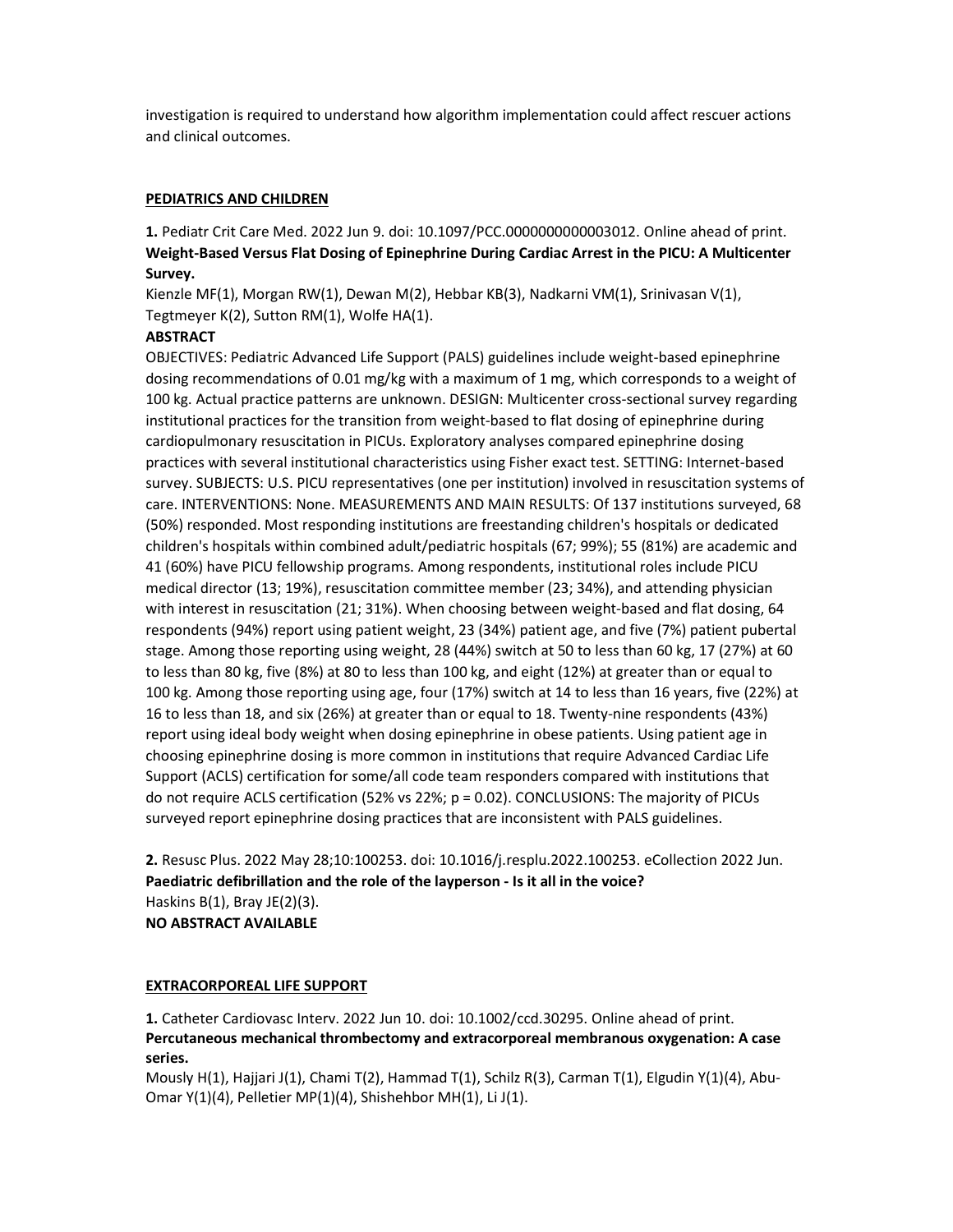#### **ABSTRACT**

BACKGROUND: Massive or high-risk pulmonary embolism (PE) is a potentially life-threatening diagnosis with significant morbidity and mortality if treatment is delayed. Extracorporeal membrane oxygenation (ECMO) and large bore thrombectomy (LBT) in isolation have been used to stabilize and treat patients with massive PE, however, literature describing the combination of both modalities is lacking. We present a case series involving 9 patients who underwent combined ECMO and LBT and their outcomes. METHODS: This was a retrospective chart review of patients with confirmed PE, who underwent LBT and ECMO. We retrospectively captured clinical, therapeutic, and outcome data at the time of pulmonary embolism response team (PERT) activation and during the follow-up period for up to 90 days. RESULTS: Nine patients who had PERT activation with confirmed PE diagnosis have undergone combined LBT and ECMO initiation since the advent of our PERT program. The median age was 57 (range 28-68) years. Six patients out of 9 (55%) had cardiac arrest before therapy. All patients exhibited right heart strain on computed tomography and echocardiogram. The median ECMO duration was 5 days (range 2.3-11.6 days), with mean hospitalization of 16.1 days (range 1.5- 30.9). Mortality was 22% at 90-day follow-up period. CONCLUSION: Patients with massive pulmonary embolism who suffer cardiac arrest have significant morbidity and mortality. ECMO in combination with LBT is a viable treatment option for patients with significant hemodynamic compromise.

2. Am J Emerg Med. 2022 Jul;57:181. doi: 10.1016/j.ajem.2021.12.042. Epub 2021 Dec 29. ECPR and out of hospital cardiac arrest. Downing J(1), Cardona S(2), Tran QK(3). NO ABSTRACT AVAILABLE

### EXPERIMENTAL RESEARCH

1. Pediatr Res. 2022 Jun 9. doi: 10.1038/s41390-022-02126-4. Online ahead of print. Epinephrine vs placebo in neonatal resuscitation: ROSC and brain MRS/MRI in term piglets. Andersen HB(1), Andersen M(2), Andelius TCK(2), Pedersen MV(2), Løfgren B(3)(4), Pedersen M(5), Ringgaard S(6), Kyng KJ(2), Henriksen TB(2)(4).

#### **ABSTRACT**

BACKGROUND: We aimed to investigate the effect of epinephrine vs placebo on return of spontaneous circulation (ROSC) and brain magnetic resonance spectroscopy and imaging (MRS/MRI) in newborn piglets with hypoxic cardiac arrest (CA). METHODS: Twenty-five piglets underwent hypoxia induced by endotracheal tube clamping until CA. The animals were randomized to CPR  + intravenous epinephrine or CPR + placebo (normal saline). The primary outcome was ROSC, and secondary outcomes included time-to-ROSC, brain MRS/MRI, and composite endpoint of death or severe brain MRS/MRI abnormality. RESULTS: ROSC was more frequent in animals treated with epinephrine than placebo; 10/13 vs 4/12, RR = 2.31 (95% CI: 1.09-5.77). We found no difference in time-to-ROSC (120 (113-211) vs 153 (116-503) seconds, p = 0.7) or 6-h survival (7/13 vs 3/12, p = 0.2). Among survivors, there was no difference between groups in brain MRS/MRI. We found no difference in the composite endpoint of death or severe brain MRS/MRI abnormality; RR = 0.7 (95% CI: 0.37-1.19). CONCLUSIONS: Resuscitation with epinephrine compared to placebo improved ROSC frequency after hypoxic CA in newborn piglets. We found no difference in time-to-ROSC or the composite endpoint of death or severe brain MRS/MRI abnormality. IMPACT: In a newborn piglet model of hypoxic cardiac arrest, resuscitation with epinephrine compared to placebo improved the rate of return of spontaneous circulation and more than doubled the 6-h survival. Brain MRS/MRI biomarkers were used to evaluate the effect of epinephrine vs placebo. We found no difference between groups in the composite endpoint of death or severe brain MRS/MRI abnormality. This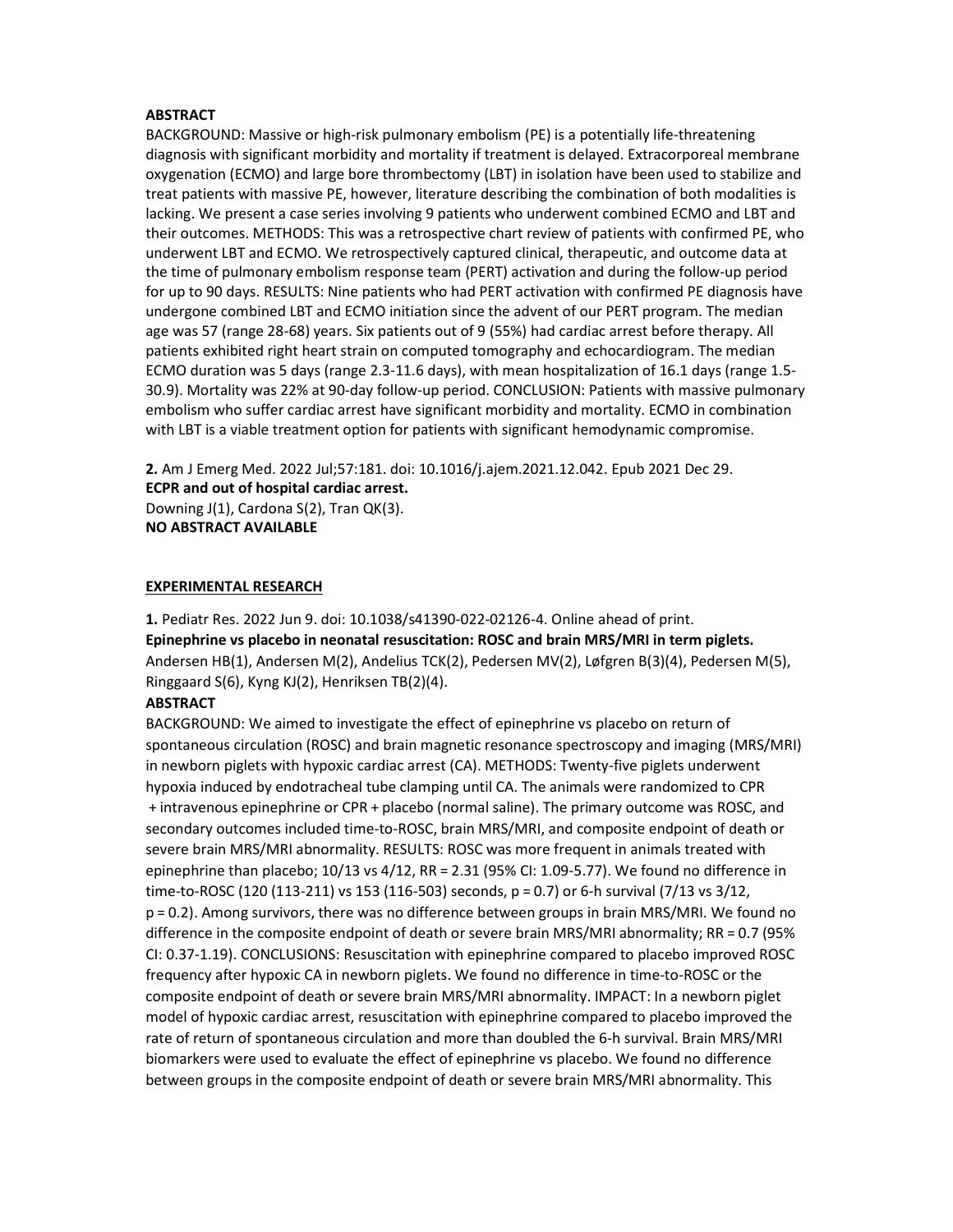study adds to the limited evidence regarding the effect and safety of epinephrine; the lack of highquality evidence from randomized clinical trials was highlighted in the latest ILCOR 2020 guidelines, and newborn animal studies were specifically requested.

2. J Am Heart Assoc. 2022 Jun 7;11(11):e025400. doi: 10.1161/JAHA.122.025400. Epub 2022 May 27. Effects of Sodium Nitroprusside Administered Via a Subdural Intracranial Catheter on the Microcirculation, Oxygenation, and Electrocortical Activity of the Cerebral Cortex in a Pig Cardiac Arrest Model.

Lee HY(1), Jung YH(2)(3), Mamadjonov N(4), Jeung KW(2)(3), Kim MC(5), Lim KS(6), Jeon CY(7), Lee Y(7), Kim HJ(8).

### **ABSTRACT**

Background Postischemic cerebral hypoperfusion has been indicated as an important contributing factor to secondary cerebral injury after cardiac arrest. We evaluated the effects of sodium nitroprusside administered via a subdural intracranial catheter on the microcirculation, oxygenation, and electrocortical activity of the cerebral cortex in the early postresuscitation period using a pig model of cardiac arrest. Methods and Results Twenty-nine pigs were resuscitated with closed cardiopulmonary resuscitation after 14 minutes of untreated ventricular fibrillation. Thirty minutes after restoration of spontaneous circulation, 24 pigs randomly received either 4 mg of sodium nitroprusside (IT-SNP group) or saline placebo (IT-saline group) via subdural intracranial catheters and were observed for 5 hours. The same dose of sodium nitroprusside was administered intravenously in another 5 pigs. Compared with the IT-saline group, the IT-SNP group had larger areas under the curve for tissue oxygen tension and percent changes of arteriole diameter and number of perfused microvessels from baseline (all P<0.05) monitored on the cerebral cortex during the 5-hour period, without severe hemodynamic instability. This group also showed faster recovery of electrocortical activity measured using amplitude-integrated electroencephalography. Repeatedmeasures analysis of variance revealed significant group-time interactions for these parameters. Intravenously administered sodium nitroprusside caused profound hypotension but did not appear to increase the cerebral parameters. Conclusions Sodium nitroprusside administered via a subdural intracranial catheter increased post-restoration of spontaneous circulation cerebral cortical microcirculation and oxygenation and hastened electrocortical activity recovery in a pig model of cardiac arrest. Further studies are required to determine its impact on the long-term neurologic outcomes.

### CASE REPORTS

1. Int J Surg Case Rep. 2022 May 11;95:107181. doi: 10.1016/j.ijscr.2022.107181. Online ahead of print.

## Cardiopulmonary resuscitation after video-assisted thoracoscopic surgery with subtotal thyroidectomy: Case report.

Shen  $W(1)$ , Huang  $J(2)$ .

#### **ABSTRACT**

INTRODUCTION AND IMPORTANCE: Postoperative complication of thoracic surgery often consists of bleeding, pneumothorax, pulmonary atelectasis, infection, etc.; however, concomitant diseases such as thyroid hormone disorder deserve to think about and summarized. CASE PRESENTATION: This case was reported as a rare postoperative cardiopulmonary arrested of a 46-year-woman who presented bilateral lung nodules with concomitant subtotal thyroidectomy 2 months ago with Toremifene Citrate to sustain thyroid hormones. 3D-VATS was allowed to be conducted after her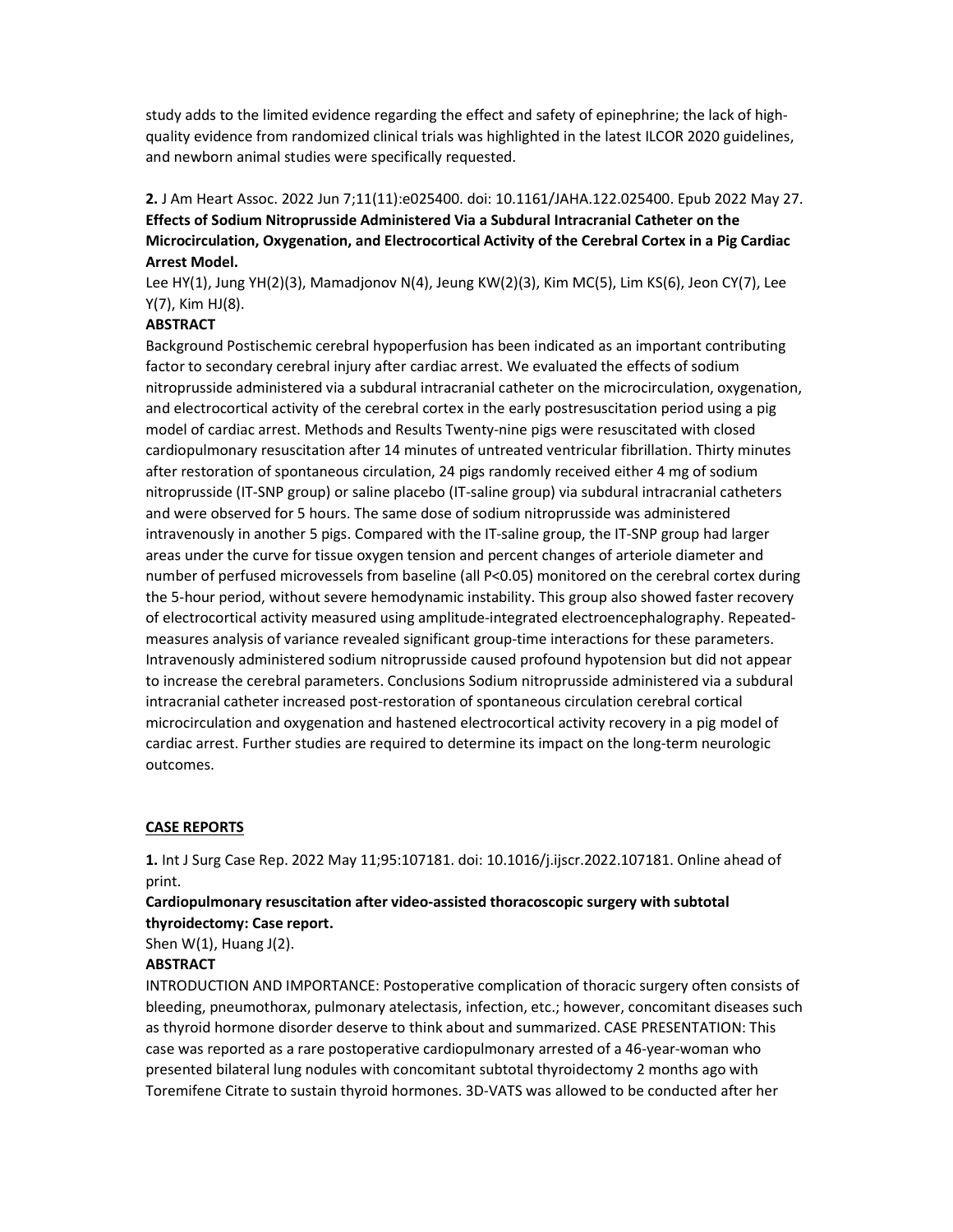preoperative examination and blood tests. Unexpectedly, she suddenly fell in the bathroom at 5 pm the next day. Thirty minutes later, while finding cardiopulmonary arrest CPR endotracheal intubation assisted ventilation; in the meantime, that conducted vasoactive interventions for 50 min. Finally, the patient's heart rhythm recovered, and her vital sign index slowly tended to normal. CLINICAL DISCUSSION: Cardiopulmonary arrested usually occurs in massive invasive surgery, sudden severe diseases such as stroke, myocardial infarction, or pulmonary embolism. Even if certain chronic physical diseases are related, clinical symptoms usually catch the surgeon's attention. Ultimately, the excluded major inducing reasons during the medical process in ICU; by contract, it is still to discuss the thyroid hormones disorder that could not convince us to explain this postoperative cardiopulmonary arrest. CONCLUSION: Although this cardiopulmonary resuscitation for more than 30 min and following medical treatment in ICU was undoubtedly successful, it is necessary to focus on managing concomitant thyroid hormones during surgery and think about certain physiological changes if it was one of the reasons.

# 2. J Cardiothorac Surg. 2022 Jun 6;17(1):142. doi: 10.1186/s13019-022-01856-0. ECMO for paediatric cardiac arrest caused by bronchial rupture and severe lung injury: a case

report about life-threatening rescue at an adult ECMO centre.

Chu X(1), Chen W(2), Wang Y(1), Zhu L(1), Zhang M(1), Zhang S(3).

#### **ABSTRACT**

BACKGROUND: Bronchial rupture in children is a rare but dangerous complication after chest trauma and is associated with increased mortality. Veno-venous (V-V) extracorporeal membrane oxygenation (ECMO) is reported as one of the treatments for this life-threatening complication. CASE PRESENTATION: A 4-year-old boy with bronchial rupture and traumatic wet lung complicated by cardiac arrest after chest trauma was admitted to an adult ECMO centre. He experienced two cardiac arrests, one before and one during the operation. The total duration of cardiac arrest was 30 min. V-V ECMO was initiated because of severe hypoxia and hypercapnia during the operation. ECMO was performed for 6 days, and mechanical ventilation lasted 11 days. On the 31st day after surgery, he had recovered completely and was discharged without neurological deficit. CONCLUSION: V-V ECMO can be considered for supportive care in children with severe acute respiratory failure after bronchial rupture. In an emergency, V-V ECMO can be carried out effectively in a qualified and experienced adult ECMO centre. However, the application of ECMO in children is different from that in adults and requires more refined management.

# 3. Pan Afr Med J. 2022 May 5;42:7. doi: 10.11604/pamj.2022.42.7.34446. eCollection 2022. Hemostatic instantaneous coagulation on echocardiogram: a defining feature of the last heartbeat (a case report).

Gbadebo TD(1), Antwi-Amoabeng D(2), Abiose A(3).

### ABSTRACT

There is a paucity of detailed descriptions of echocardiographic features of the dying heart in the literature. A 64-year-old man on chronic hemodialysis presented with cardiac arrest after missing dialysis for three weeks. He received resuscitation efforts but died while his last heartbeats were fortuitously recorded by echocardiography. Rapid echo image acquisition during pulse check of a cardiopulmonary resuscitation attempt provided a unique opportunity for documenting the echocardiographic features of a dying heart. There was a rapid progressive dense echogenicity first in the left ventricular chamber and subsequently in all other chambers, which coincided with the final heartbeats. There is no prior documentation of this observation in the literature. We hereby illustrate and characterize this observation we term as Hemostatic Instantaneous Coagulation on